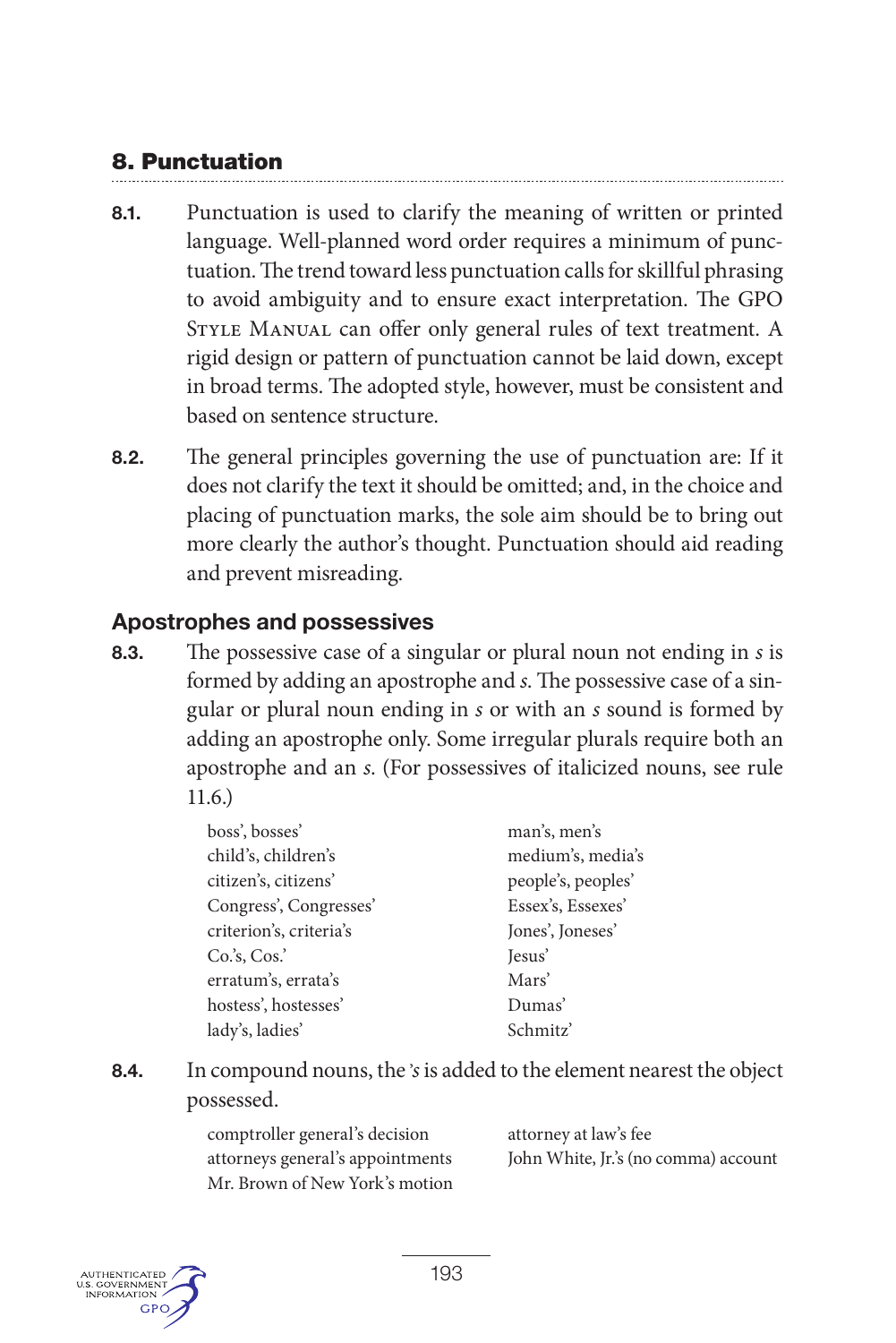**8.5.** Joint possession is indicated by placing an apostrophe on the last element of a series, while individual or alternative possession requires the use of an apostrophe on each element of a series.

| soldiers and sailors' home     | editor's or proofreader's opinion      |
|--------------------------------|----------------------------------------|
| Brown & Nelson's store         | Bush's or Obama's administration       |
| men's, women's, and children's | Mrs. Smith's and Mrs. Allen's children |
| clothing                       | the Army's and the Navy's work         |
| St. Michael's Men's Club       | master's and doctor's degrees          |

**8.6.** In the use of an apostrophe in firm names, the names of organizations and institutions, the titles of books, and geographic names, the authentic form is to be followed. (Note use of "St.")

| Masters, Mates & Pilots' Association | Johns Hopkins University   |
|--------------------------------------|----------------------------|
| Dentists' Supply Co. of New York     | Hinds' Precedents          |
| International Ladies' Garment        | Hells Canyon               |
| Workers' Union                       | Reader's Digest            |
| Court of St. James's                 | Actor's Equity Association |
| St. Peter's Church                   | Harpers Ferry              |
| St. Elizabeths Hospital              | but Martha's Vineyard      |

**8.7.** Generally, the apostrophe should not be used after names of countries and other organized bodies ending in *s*, or after words more descriptive than possessive (not indicating personal possession), except when plural does not end in *s*.

| United States control<br>United Nations meeting<br>Southern States industries<br>Massachusetts laws<br>Bureau of Ships report | teachers college<br>merchants exchange<br>children's hospital<br>Young Men's Christian Association |
|-------------------------------------------------------------------------------------------------------------------------------|----------------------------------------------------------------------------------------------------|
| House of Representatives session                                                                                              | but                                                                                                |
| <b>Teamsters Union</b>                                                                                                        | Veterans' Administration                                                                           |
| editors handbook                                                                                                              | (now Department of Veterans                                                                        |
| syrup producers manual                                                                                                        | Affairs)                                                                                           |
| technicians guide                                                                                                             | Congress' attitude                                                                                 |

**8.8.** Possessive pronouns do not take an apostrophe.

| its    | yours |
|--------|-------|
| ours   | hers  |
| theirs | whose |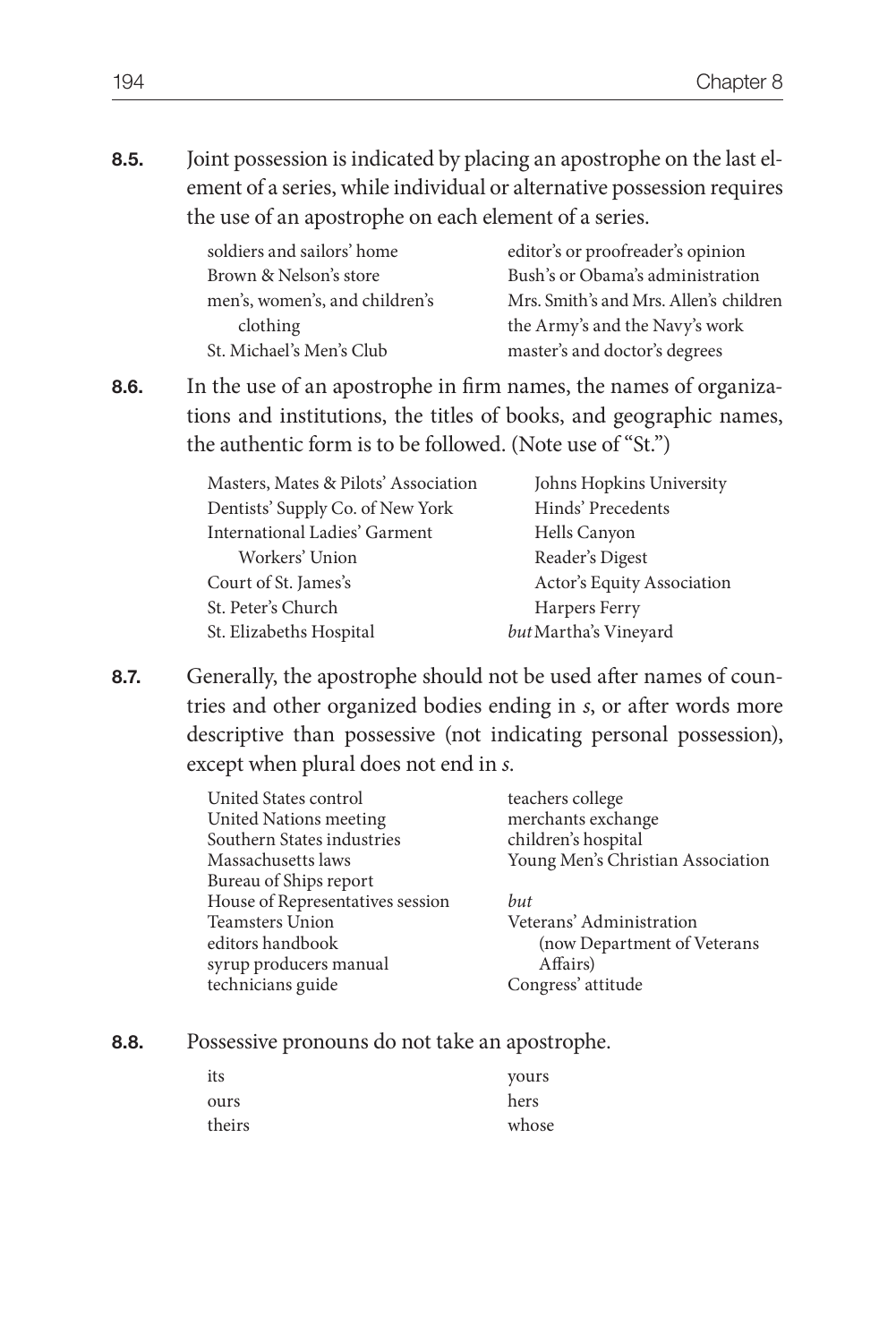**8.9.** Possessive indefinite or impersonal pronouns require an apostrophe.

| each other's books       | another's idea        |
|--------------------------|-----------------------|
| some others' plans       | someone's guesstimate |
| one's home is his castle |                       |

**8.10.** The singular possessive case is used in such general terms as the following:

| arm's length         | fuller's earth    |
|----------------------|-------------------|
| attorney's fees      | miner's inch      |
| author's alterations | printer's ink     |
| confectioner's sugar | traveler's checks |
| cow's milk           | writer's cramp    |
| distiller's grain    |                   |

**8.11.** While an apostrophe is used to indicate possession and contractions, it is not generally necessary to use an apostrophe simply to show the plural form of most acronyms, initialisms, or abbreviations, except where clarity and sense demand such inclusion.

| 49ers                    | e'er (ever)                  |
|--------------------------|------------------------------|
| TVers                    | class of '08 (2008)          |
| OKs                      | spirit of '76 (1776)         |
| MCing                    |                              |
| RIFing                   | <i>not</i> in her '70s (age) |
| <b>RIFs</b>              | better: in her seventies     |
| RIFed                    |                              |
| <b>YWCAs</b>             | <i>not</i> during the '90s   |
| ABCs                     | better: during the 1990s or  |
| 1920s                    | during the nineties          |
| <b>IOUs</b>              |                              |
| 10s (thread)             | but                          |
| $4\frac{1}{2}$ s (bonds) | he never crosses his t's     |
| $3s$ (golf)              | she fails to dot her i's     |
| 2 by 4s                  | a's, & s, 7's                |
| IOs                      | watch your p's and q's       |
| don't (do not)           | are they l's or 1's          |
| I've (I have)            | the Oakland A's              |
| it's (it is/it has)      | a number of s's              |
| ne'er (never)            | his résumé had too many I's  |
|                          |                              |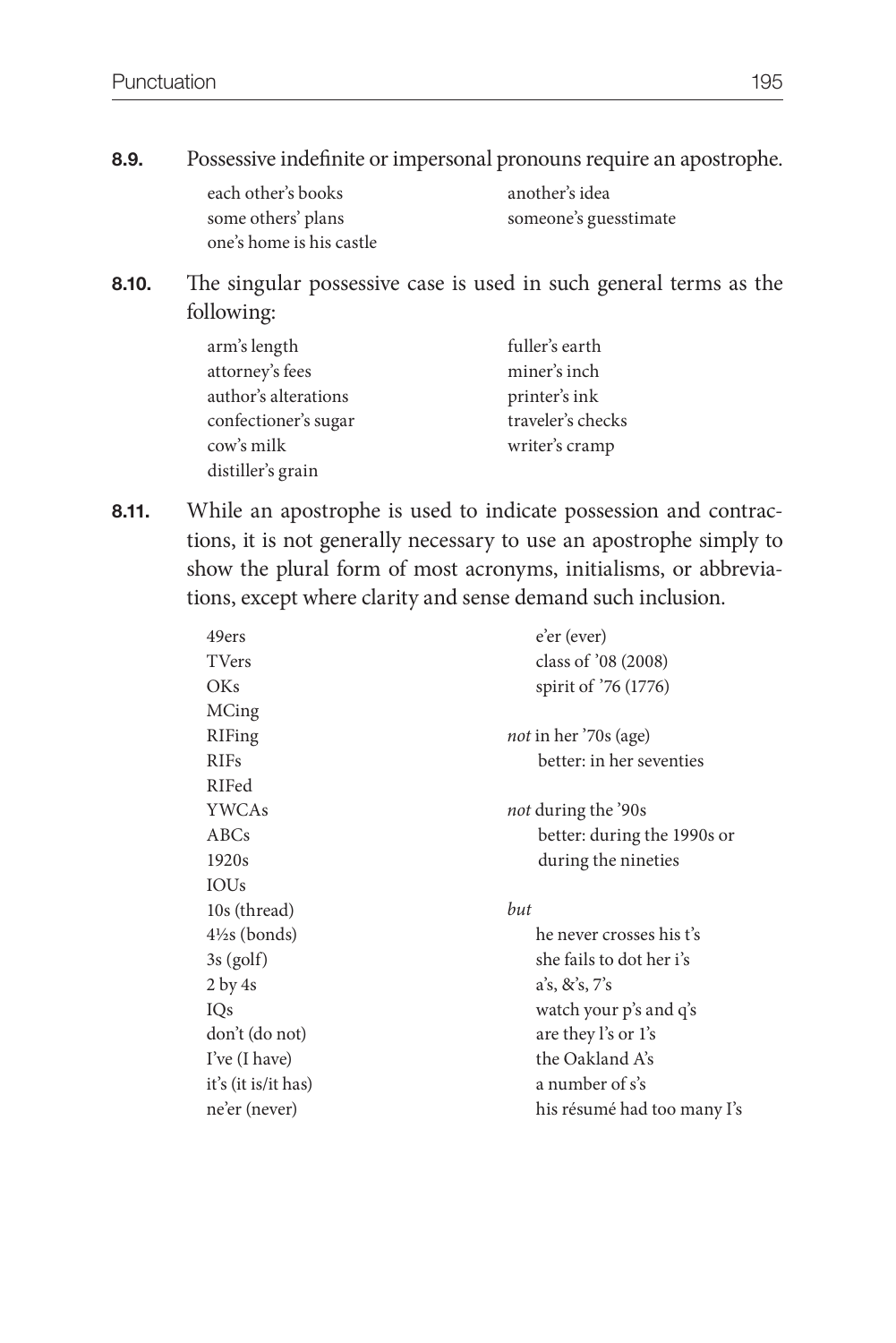When the plural form of an acronym appears in parentheses, a lowercase *s* is included within the parentheses.

| (MPDs) | (IPOs)              |
|--------|---------------------|
| (MP3s) | (SUV <sub>s</sub> ) |
| (JEGs) | (EVs)               |

**8.12.** The apostrophe is omitted in abbreviations, and also in shortened forms of certain other words.

| Danl., <i>not</i> Dan'l   | Halloween, <i>not</i> Hallowe'en |
|---------------------------|----------------------------------|
| phone, <i>not</i> 'phone  | copter, not copter               |
| coon, <i>not</i> coon     |                                  |
| possum, <i>not</i> possum | <i>but</i> ma'am                 |

**8.13.** The plural of spelled-out numbers, of words referred to as words, and of words containing an apostrophe is formed by adding *s* or *es*; but '*s* is added to indicate the plural of words used as words if omission of the apostrophe would cause difficulty in reading.

| twos, threes, sevens     | yeses and noes     |
|--------------------------|--------------------|
| ands, ifs, and buts      | yeas and nays      |
| ins and outs             |                    |
| the haves and have-nots  | but                |
| ups and downs            | do's and don'ts    |
| whereases and wherefores | which's and that's |
| pros and cons            |                    |

**8.14.** The possessive case is often used in lieu of an objective phrase even though ownership is not involved.

| 1 day's labor (labor for 1 day) | for charity's sake             |
|---------------------------------|--------------------------------|
| 12 days' labor                  | for pity's sake                |
| 2 hours' traveltime             | several billion dollars' worth |
| a stone's throw                 |                                |
| 2 weeks' pay                    | <i>but</i> \$10 billion worth  |

**8.15.** The possessive case is not used in such expressions as the following, in which one noun modifies another.

| day labor (labor by the day) | State prison  |
|------------------------------|---------------|
| quartermaster stores         | States rights |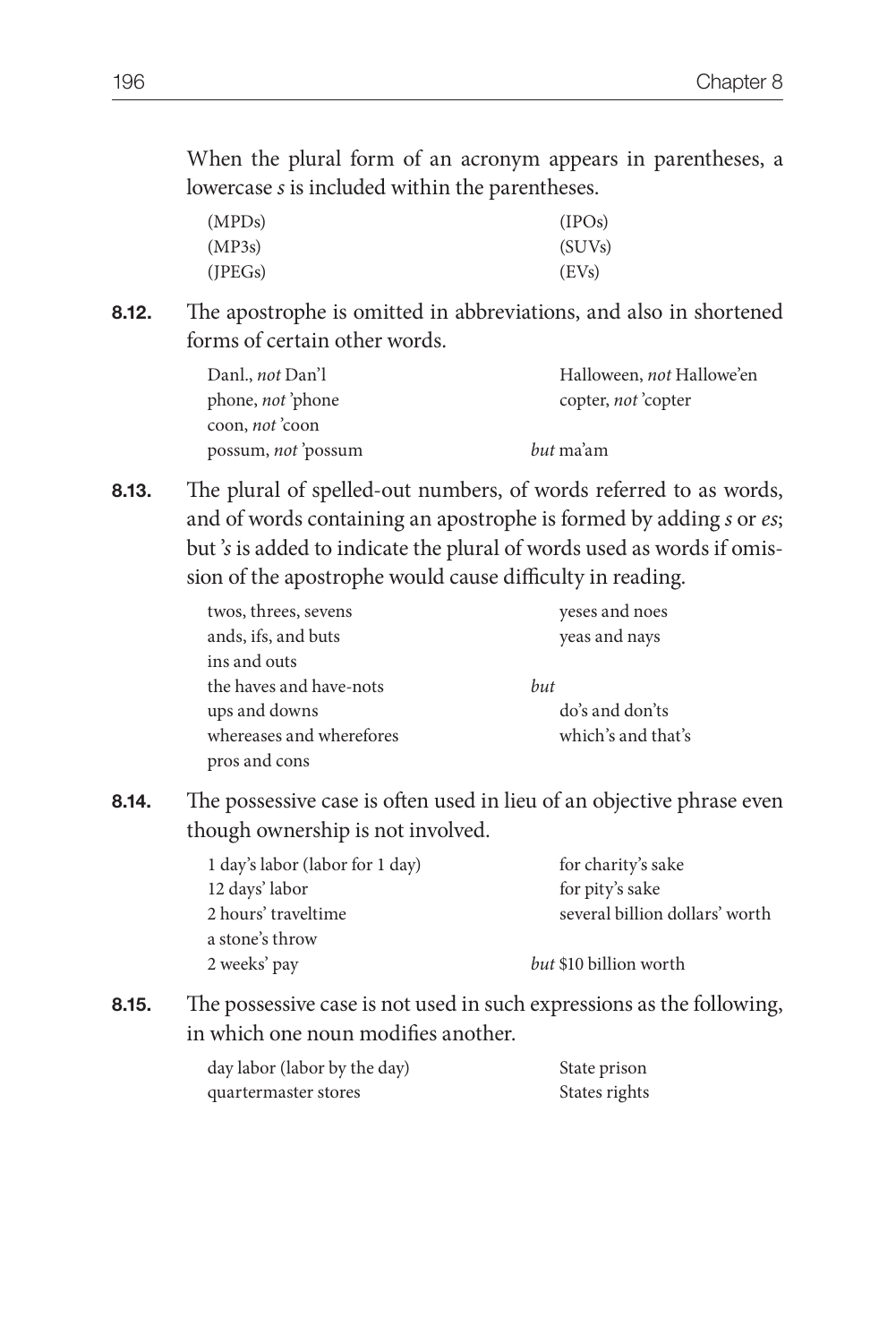**8.16.** For euphony, nouns ending in *s* or *ce* and followed by a word beginning with *s* form the possessive by adding an apostrophe only.

| for acquaintance' sake |
|------------------------|
| for conscience' sake   |
|                        |
|                        |

**8.17.** A possessive noun used in an adjective sense requires the addition of *'s*.

| He is a friend of John's. | Stern's is running a sale. |
|---------------------------|----------------------------|
|---------------------------|----------------------------|

**8.18.** A noun preceding a gerund should be in the possessive case. in the event of Mary's leaving the ship's hovering nearby

# **Brackets**

Brackets, in pairs, are used—

**8.19.** In transcripts, congressional hearings, the Congressional Record, testimony in courtwork, etc., to enclose interpolations that are not specifically a part of the original quotation, such as a correction, explanation, omission, editorial comment, or a caution that an error is reproduced literally.

We found this to be true at the Government Publishing Office [GPO].

He came on the 3d [2d] of July.

Our conference [lasted] 2 hours.

The general [Washington] ordered him to leave.

The paper was as follows [reads]:

I do not know. [Continues reading:]

[Chorus of "Mr. Chairman."]

They fooled only themselves. [Laughter.]

Our party will always serve the people [applause] in spite of the opposition [loud applause]. (If more than one bracketed interpolation, both are included within the sentence.)

The WITNESS. He did it that way [indicating].

Q. Do you know these men [handing witness a list]?

The bill had *not* been paid. [Italic added.] *or* [Emphasis added.]

The statue [sic] was on the statute books.

The WITNESS. This matter is classified. [Deleted.]

[Deleted.]

Mr. Jones. Hold up your hands. [Show of hands.]

Answer [after examining list]. Yes; I do.

- Q. [Continuing.]
- A. [Reads:]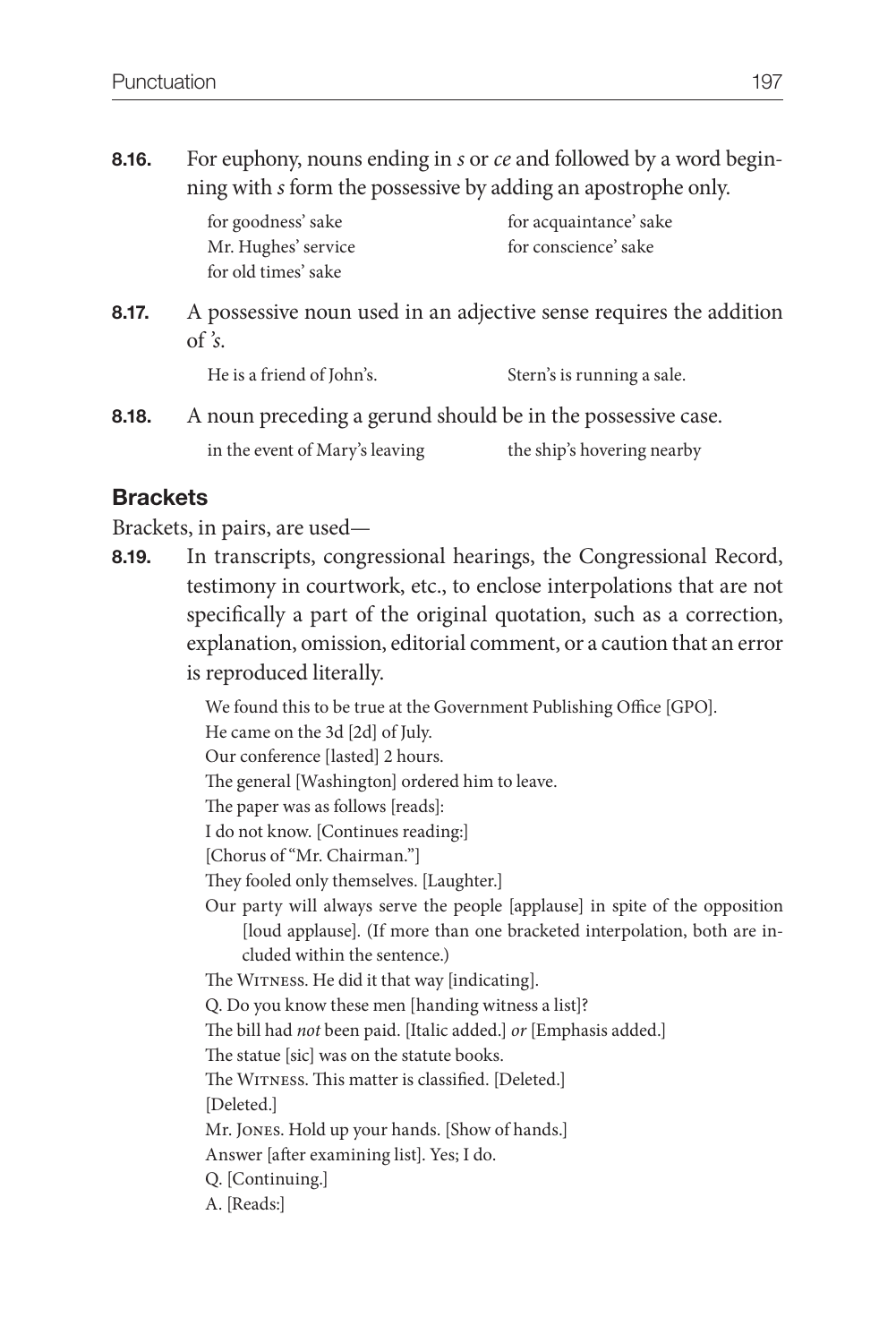A. [Interrupting.] [Discussion off the record.] [Pause.] The WITNESS [interrupting]. It is known— Mr. Jones [continuing]. Now let us take the next item. Mr. SMITH [presiding]. Do you mean that literally? Mr. Jones [interposing]. Absolutely. [The matter referred to is as follows:] The CHAIRMAN [to Mr. Smith]. The CHAIRMAN [reading]: Mr. KELLEY [to the chairman]. From 15 to 25 percent. [Objected to.] [Mr. Smith nods.] [Mr. Smith aside.] [Mr. Smith makes further statement off the record.] Mr. Jones [for Mr. Smith]. A Voice From Audience. Speak up. Several Voices. Quiet!

- **8.20.** In bills, contracts, laws, etc., to indicate matter that is to be omitted.
- **8.21.** In mathematics, to denote that enclosed matter is to be treated as a unit.
- **8.22.** When matter in brackets makes more than one paragraph, start each paragraph with a bracket and place the closing bracket at end of last paragraph.

## **Colon**

The colon is used—

**8.23.** To introduce any matter that forms a question or a quotation.

The following question came up for discussion: What policy should be adopted? She said: "We believe the time is now or never."

**8.24.** After an introductory independent clause that describes or defines what follows. If a complete sentence follows the colon, capitalize its first word.

> And then came the surprise: cake all around! His only rule was this: Chickens are not allowed past the front parlor.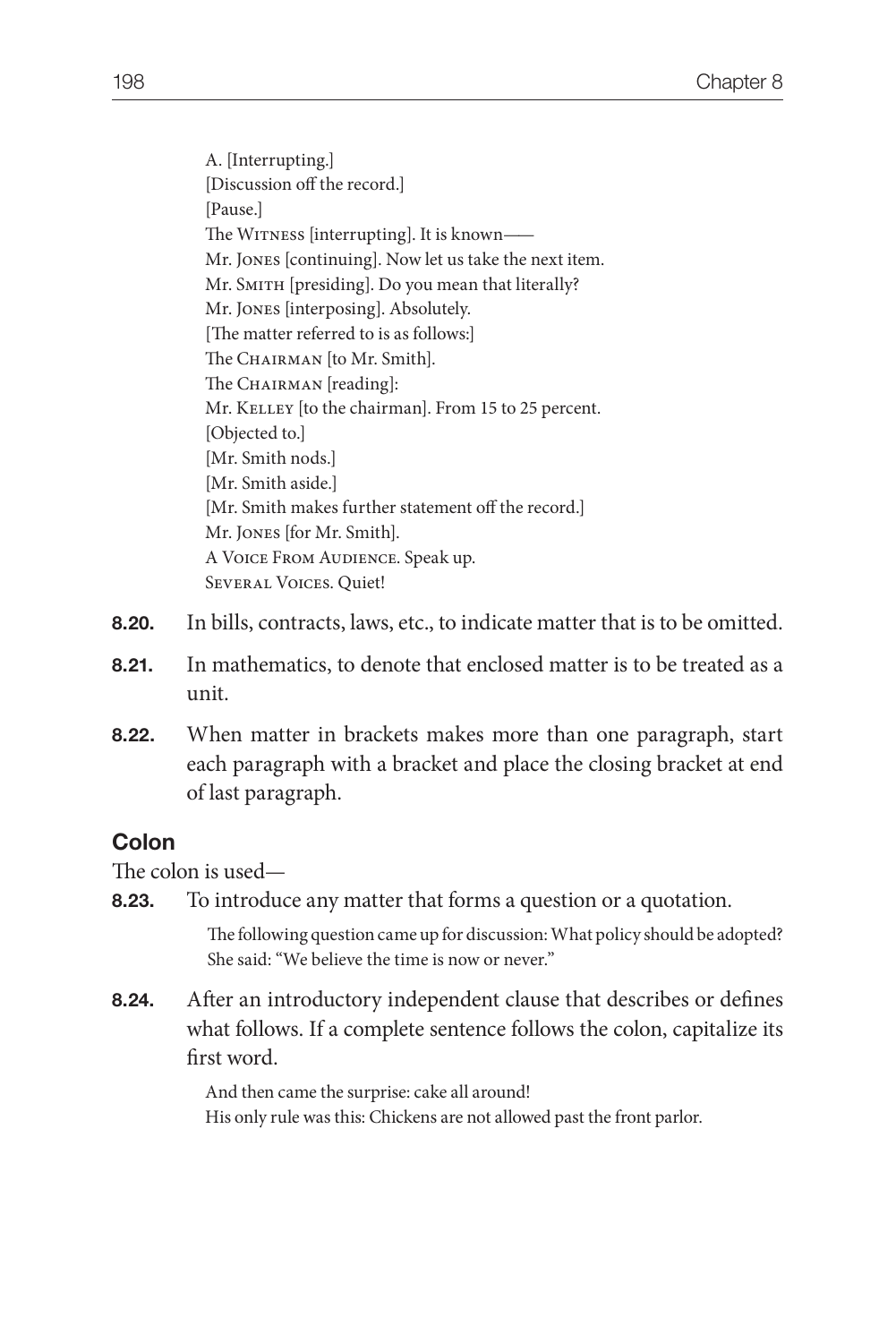**8.25.** Before a final clause that extends or amplifies the preceding independent clause. Even if a complete sentence follows the colon, lowercase its first word.

> Give up conveniences; do not demand special privileges; do not stop work: these are necessary while we are at war.

Railroading is not a variety of outdoor sport: it is service.

#### **8.26.** Following a sentence introducing an extract.

The Clerk will read as follows:

 Amendment by Mr. Stearns: In line 4, after the word "pay", add a comma and the following words: "out of any money in the Treasury not otherwise appropriated".

**8.27.** To introduce a run-in list.

There are three primary pigment colors: magenta, yellow, and cyan. The vote was as follows: in the affirmative, 23; in the negative, 11; not voting, 3. These are what he missed most: walking along the river at dawn, napping under the old maple tree, chasing birds in the park.

His goals were these: (1) learn Spanish, (2) see the Grand Canyon, and (3) climb Mt. Everest.

**8.28.** To introduce a bulleted or enumerated list that is not run in. There are many ways to construct such a list—far too many to detail here —depending on the contents of the list and the intent of the author; however, a few guidelines concerning consistency should be kept in mind.

> Punctuation at the end of each list item may be commas, semicolons, periods, or even none at all, as long as its use is consistent within a list. The exception to this is that if commas or semicolons are used, the last item should end with a period, unless the list is part of a sentence that continues on after the list.

> List items should be lowercased in a list using commas or semicolons after each list item. For lists using periods or no punctuation, capitalization should be determined by context—lists of single words are usually lowercased, whereas lists of independent clauses are more appropriately capitalized. Whatever choice is made concerning capitalization, it should be applied to all the list items; the first item is not handled differently.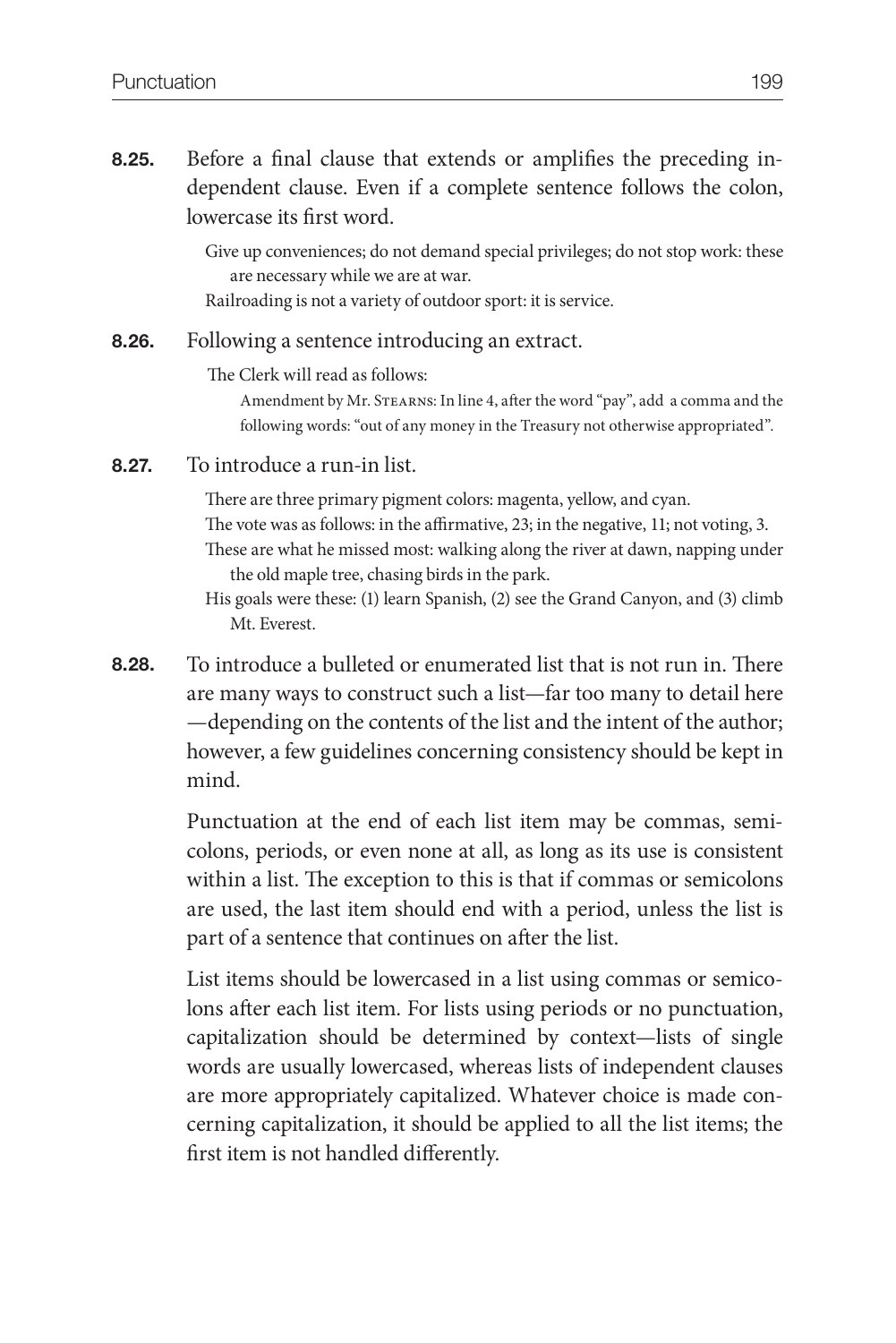A conjunction (and, or, nor) should follow the penultimate item in a list using commas or semicolons after each list item, but not otherwise.

His goals were these:

- Learn Spanish.
- See the Grand Canyon.
- Climb Mt. Everest.

His goals were these:

- (1) learn Spanish,
- (2) see the Grand Canyon, and
- (3) climb Mt. Everest.

His goals were these:

- (a) learn Spanish,
- (b) see the Grand Canyon, and
- (c) climb Mt. Everest;

but he knew it was unlikely he would meet them.

**8.29.** To introduce subentries in tables and leaderwork. Single subentries are run in following the colon and are initial cap.

> Seward Peninsula: Council district: (single subentry runs in). Mining and manufacturing. Shipping and trade.

### Seward Peninsula:

 Council district: Mining and manufacturing. Shipping and trade. Fairhaven district: Tourism (single subentry runs in).

#### **8.30.** After a salutation.

My Dear Sir: *Ladies and Gentlemen: To Whom It May Concern:*

**8.31.** In expressing clock time. 2:40 p.m.

#### **8.32.** In Biblical and other citations.

Luke 4:3. I Corinthians 13:13. Journal of Education 3:342–358.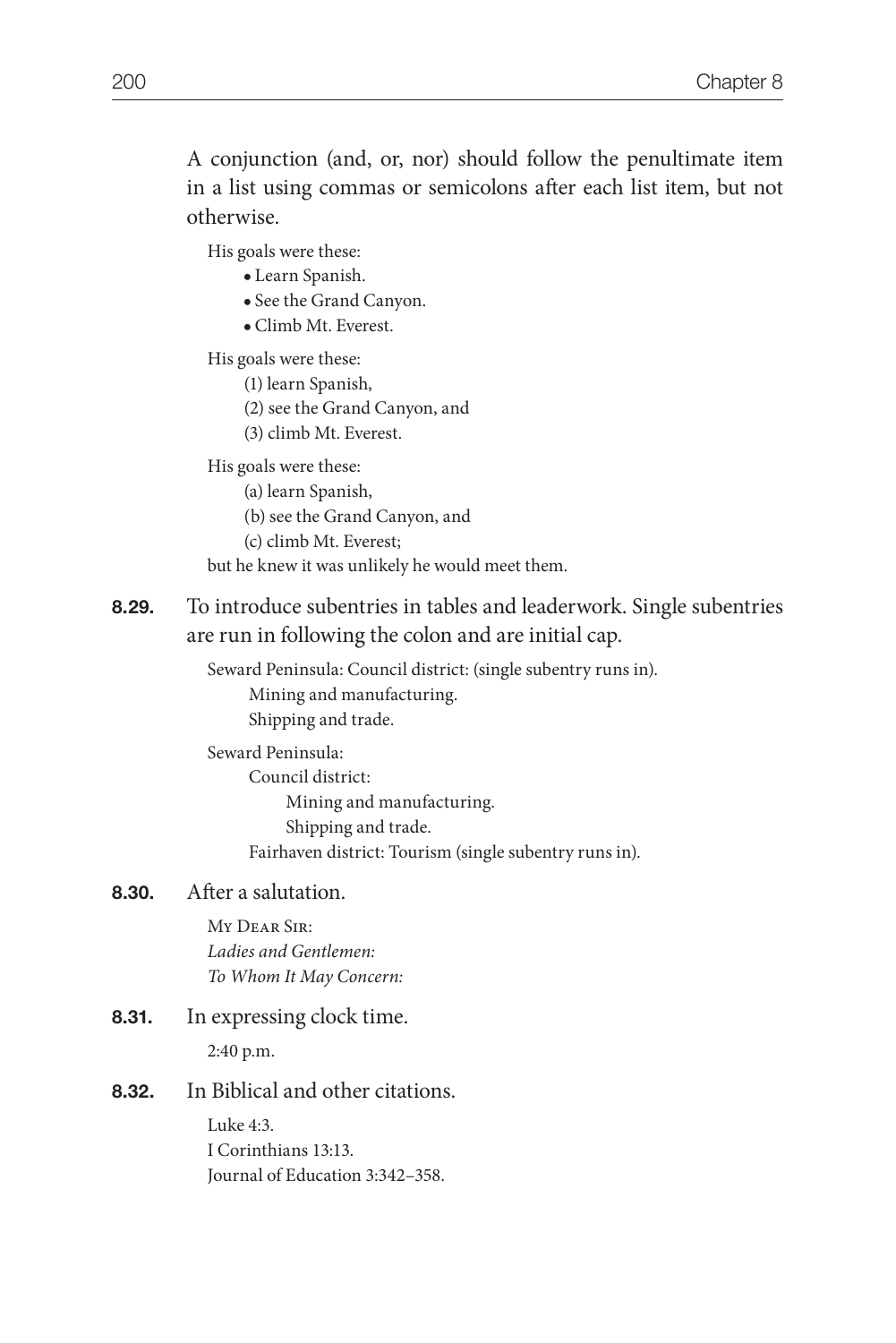| 8.33. | In bibliographic references, between place of publication and name<br>of publisher.                  |
|-------|------------------------------------------------------------------------------------------------------|
|       | Congressional Directory. Washington: U.S. Government Publishing Office.                              |
| 8.34. | To separate book titles and subtitles.                                                               |
|       | Financial Aid for College Students: Graduate<br>Germany Revisited: Education in the Federal Republic |
| 8.35. | In imprints before the year (en space each side of colon).                                           |
|       | U.S. Government Publishing Office<br>Washington: 2016                                                |
| 8.36. | In proportions.                                                                                      |
|       | Concrete mixed 5:3:1                                                                                 |
|       | but $5-2-1$ or $5-2-1$ (when so in copy)                                                             |
| 8.37. | In double colon as ratio sign.                                                                       |
|       | 1:2::3:6                                                                                             |

# **Comma**

The comma is used—

**8.38.** To separate two words or figures that might otherwise be misunderstood.

> Instead of hundreds, thousands came. Instead of 20, 50 came. December 7, 1941. In 2003, 400 men were dismissed. To John, Smith was very kind. What the difficulty is, is not known. *but* He suggested that that committee be appointed.

**8.39.** Before a direct quotation of only a few words following an introductory phrase.

He said, "Now or never."

- **8.40.** To indicate the omission of a word or words. Then we had much; now, nothing.
- **8.41.** After each of a series of coordinate qualifying words. short, swift streams; *but* short tributary streams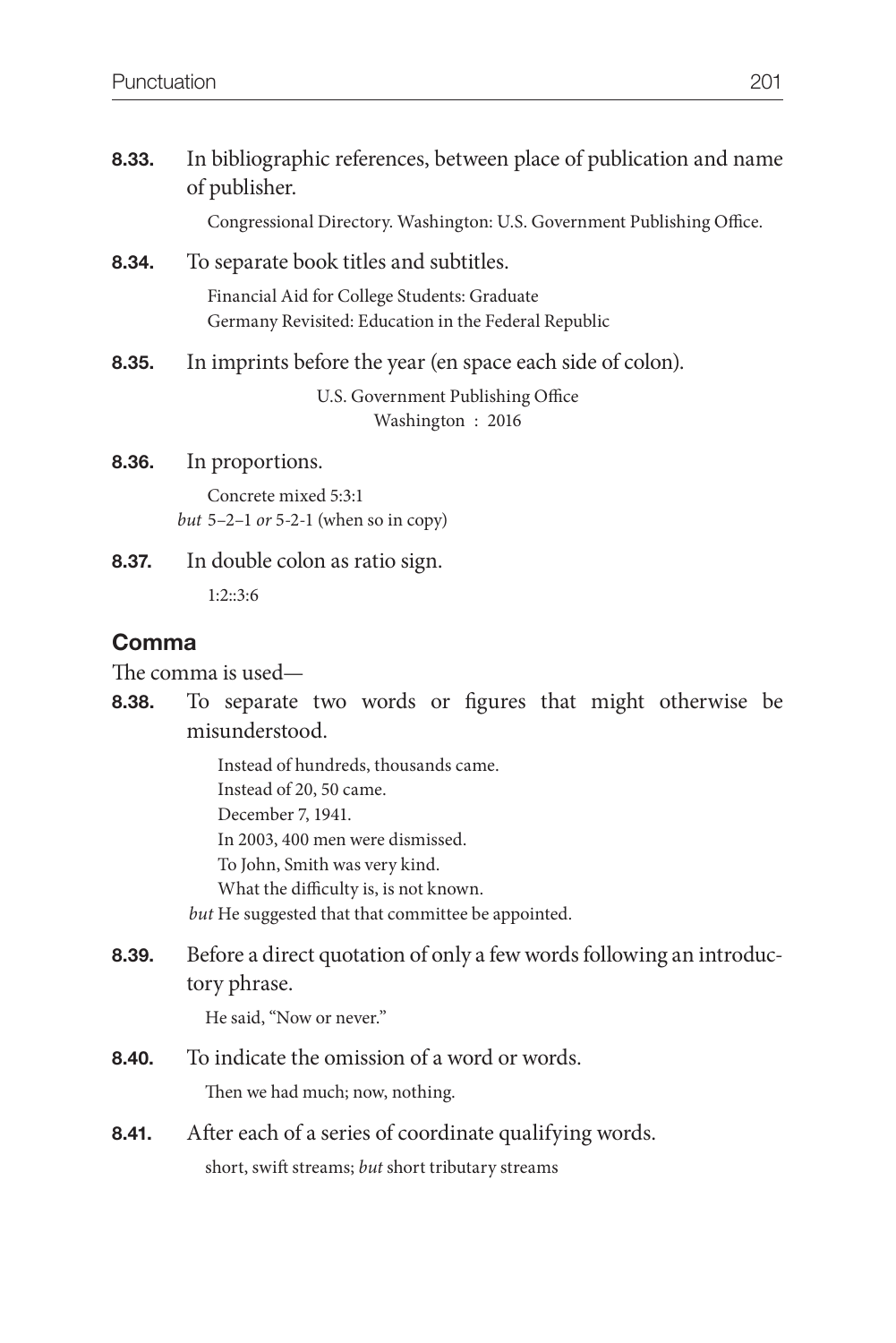|           | 8.42. Between an introductory modifying phrase and the subject |  |  |  |
|-----------|----------------------------------------------------------------|--|--|--|
| modified. |                                                                |  |  |  |

Beset by the enemy, they retreated.

**8.43.** Before and after *Jr., Sr., Esq., Ph.D., F.R.S., Inc.,* etc., within a sentence except where possession is indicated.

| Henry Smith, Jr., chairman                   | but                                    |  |
|----------------------------------------------|----------------------------------------|--|
| Peter Johns, F.R.S., London                  | John Smith 2d (or II); Smith, John, II |  |
| Washington, DC, schools                      | Mr. Smith, Junior, also spoke          |  |
| Google, Inc., technology                     | (where only last name is used)         |  |
| Brown, A.H., Jr. (not Brown, Jr., A.H.)      | Alexandria, VA's waterfront            |  |
| Milan, Italy, vacation                       |                                        |  |
| University of California, Santa Cruz, mascot |                                        |  |

**8.44.** To set off parenthetic words, phrases, or clauses.

 Mr. Jefferson, who was then Secretary of State, favored the location of the National Capital at Washington.

 It must be remembered, however, that the Government had no guarantee. It is obvious, therefore, that this office cannot function.

 The atom bomb, which was developed at the Manhattan project, was first used in World War II.

 Their high morale might, he suggested, have caused them to put success of the team above the reputation of the college.

 The restriction is laid down in title IX, chapter 8, section 15, of the code. *but* The man who fell [restrictive clause] broke his back.

 The dam that gave way [restrictive clause] was poorly constructed. He therefore gave up the search.

**8.45.** To set off words or phrases in apposition or in contrast.

Mr. Green, the lawyer, spoke for the defense.

- Mr. Jones, attorney for the plaintiff, signed the petition.
- Mr. Smith, not Mr. Black, was elected.

James Roosevelt, Democrat, of California.

Jean's sister, Joyce, was the eldest. (Jean had one sister.)

*but* Jonathan's brother Moses Taylor was appointed. (Jonathan had more than one brother.)

### **8.46.** After each member within a series of three or more words, phrases, letters, or figures used with *and, or,* or *nor*.

red, white, and blue horses, mules, and cattle; *but* horses and mules and cattle by the bolt, by the yard, or in remnants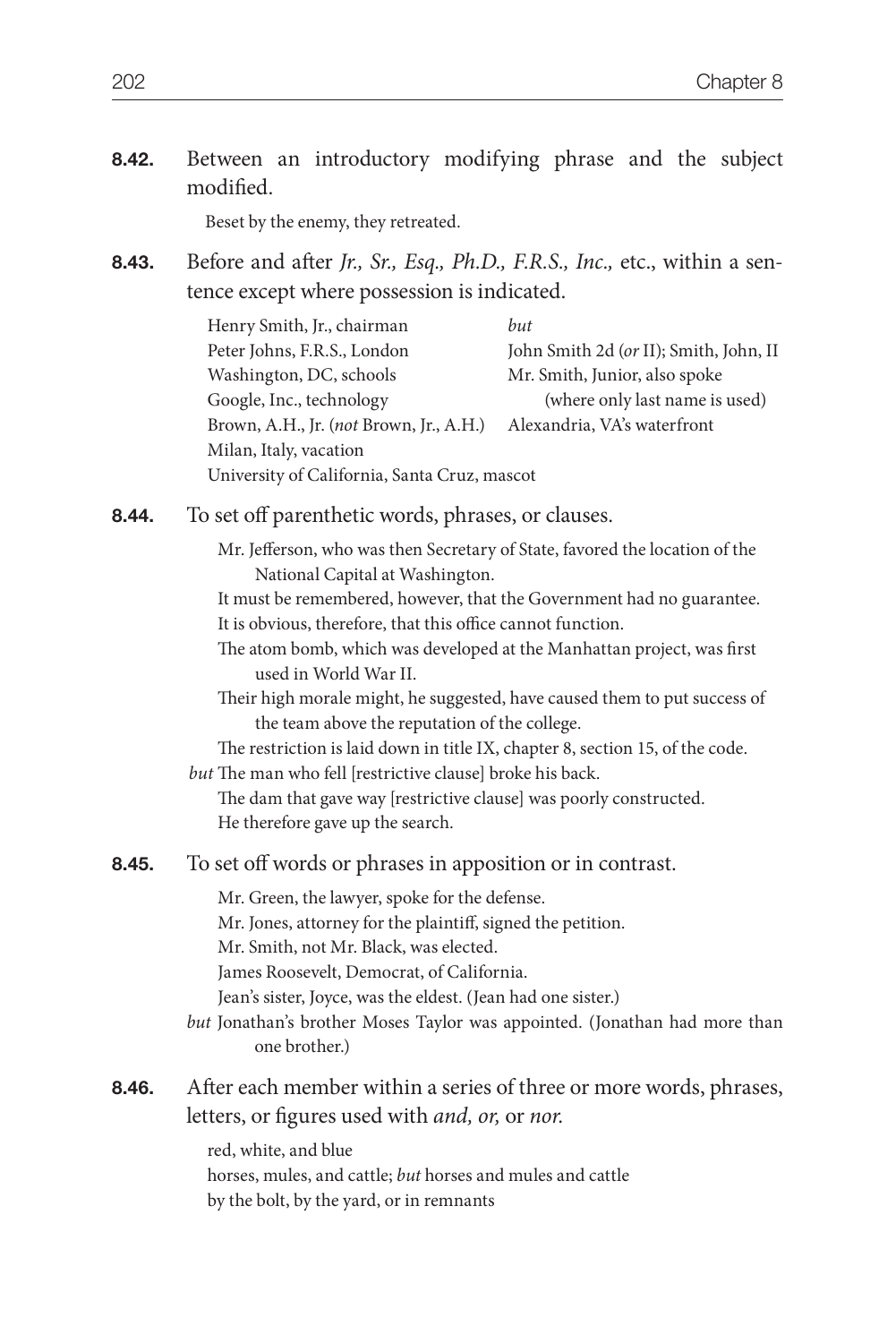|       | a, b, and c<br>neither snow, rain, nor heat                                                                                                                        | 2 days, 3 hours, and 4 minutes (series); but 70 years 11 months 6 days (age)                                                                      |  |
|-------|--------------------------------------------------------------------------------------------------------------------------------------------------------------------|---------------------------------------------------------------------------------------------------------------------------------------------------|--|
| 8.47. | Before the conjunction in a compound sentence containing two or<br>more independent clauses, each of which could have been written as<br>a simple sentence.        |                                                                                                                                                   |  |
|       | quented the shores.                                                                                                                                                | Fish, mollusks, and crustaceans were plentiful in the lakes, and turtles fre-<br>The boy went home alone, and his sister remained with the crowd. |  |
| 8.48. | After a noun or phrase in direct address.                                                                                                                          |                                                                                                                                                   |  |
|       | Senator, will the measure be defeated?<br>Mr. Chairman, I will reply to the gentleman later.<br><i>but</i> Yes, sir; he did see it.<br>No, ma'am; I do not recall. |                                                                                                                                                   |  |
| 8.49. | After an interrogative clause, followed by a direct question.                                                                                                      |                                                                                                                                                   |  |
|       | You are sure, are you not?                                                                                                                                         | You will go, will you not?                                                                                                                        |  |
| 8.50. | Between the title of a person and the name of an organization in the<br>absence of the words of or of the.                                                         |                                                                                                                                                   |  |
|       | Chief, Division of Finance<br>chairman, Committee on<br>Appropriations                                                                                             | colonel, 12th Cavalry Regiment<br>president, University of Virginia                                                                               |  |
| 8.51. | Inside closing quotation mark.                                                                                                                                     |                                                                                                                                                   |  |
|       | He said "four," not "five."<br>"Freedom is an inherent right," he insisted.<br>Items marked "A," "B," and "C," inclusive, were listed.                             |                                                                                                                                                   |  |
| 8.52. | To separate thousands and millions in numerical figures.                                                                                                           |                                                                                                                                                   |  |
|       | 4,230<br>50,491<br>1,250,000                                                                                                                                       | but $1,000,000,000$ is more clearly<br>illustrated as 1 billion                                                                                   |  |
| 8.53. |                                                                                                                                                                    | After the year in complete dates (month, day, year) within a sentence.                                                                            |  |
|       | This was reflected in the June 13, 2007, report.<br>but Production for June 2008 was normal.<br>The 10 February 2008 deadline passed.                              | The dates of September 11, 1993, to June 12, 1994, were erroneous.                                                                                |  |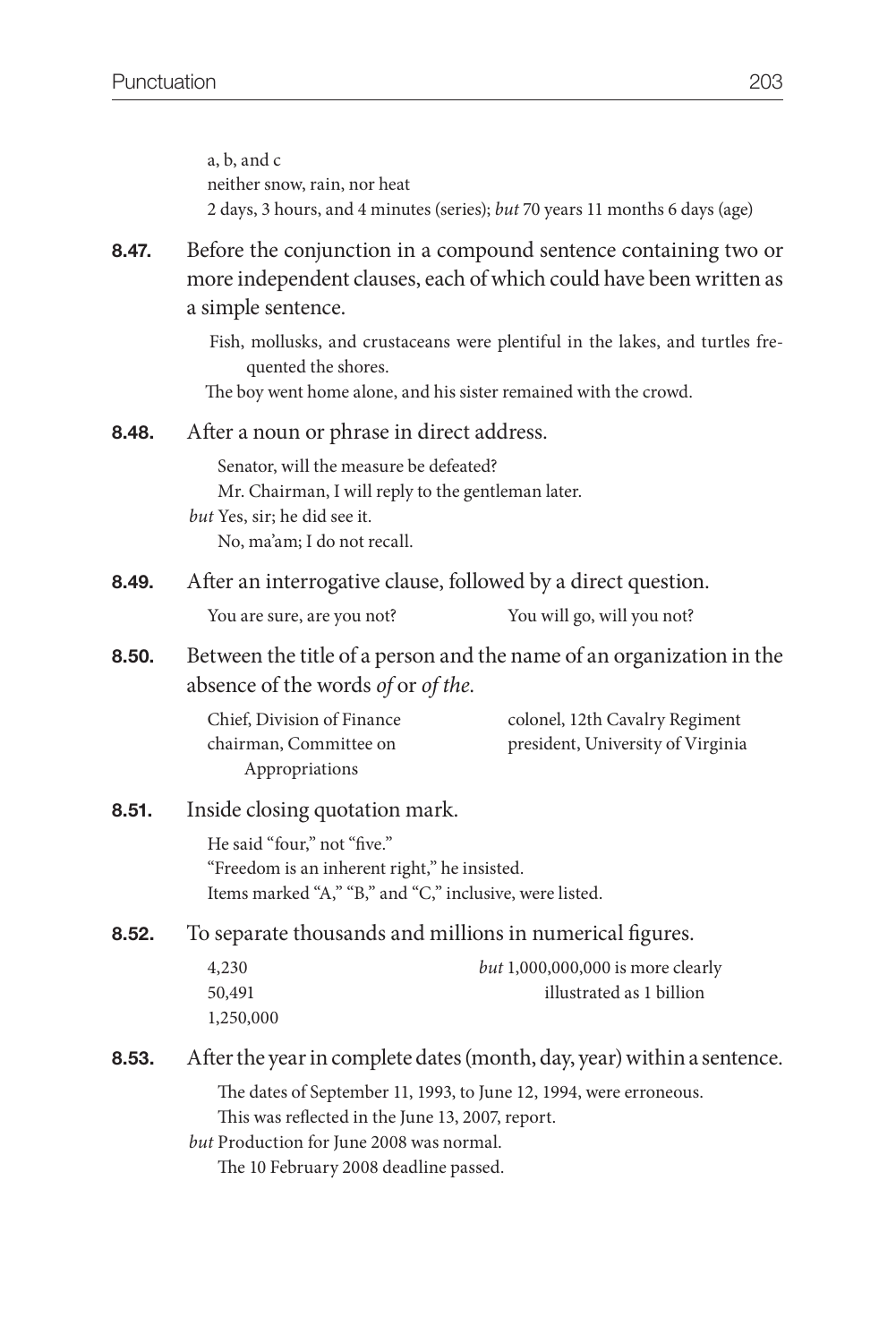## The comma is omitted—

| 8.54. | Between superior figures or letters in footnote references.                                                                                                                                  |                                                                                                                   |  |
|-------|----------------------------------------------------------------------------------------------------------------------------------------------------------------------------------------------|-------------------------------------------------------------------------------------------------------------------|--|
|       | Numerous instances may be cited. <sup>12</sup><br>Data are based on October production. <sup>ab</sup>                                                                                        |                                                                                                                   |  |
| 8.55. | Before ZIP (Zone Improvement Plan) Code postal-delivery number.                                                                                                                              |                                                                                                                   |  |
|       | Washington, DC 20401-0003, for the GPO<br>East Rochester, OH 44625-9701 USA, was his hometown                                                                                                |                                                                                                                   |  |
| 8.56. | Between month, holiday, or season and year in dates.                                                                                                                                         |                                                                                                                   |  |
|       | <b>June 2016</b><br>22d of May 2016<br>February and March 2016<br>January, February, and March 2016<br>January 24 A.D. 2016; 15th of June<br>A.D. 2016                                       | 150 B.C.<br>Labor Day 2016<br>Easter Sunday 2016<br>5 January 2016 (military usage)<br>spring 2016<br>autumn 2016 |  |
| 8.57. | Between the name and number of an organization.                                                                                                                                              |                                                                                                                   |  |
|       | Columbia Typographical Union No. 101-12<br>American Legion Post No. 33                                                                                                                       |                                                                                                                   |  |
| 8.58. | In fractions, in decimals, and in serial numbers, except patent<br>numbers.                                                                                                                  |                                                                                                                   |  |
|       | $\frac{1}{2500}$<br>1.0947<br>page 2632<br>202-512-1800 (telephone number)<br>1721-1727 St. Clair Avenue<br><b>Executive Order 11242</b><br>motor No. 189463<br>1450 kilocycles; 1100 meters |                                                                                                                   |  |
| 8.59. | Between two nouns one of which identifies the other.                                                                                                                                         |                                                                                                                   |  |
|       | The Children's Bureau's booklet "Infant Care" continues to be a bestseller.                                                                                                                  |                                                                                                                   |  |
| 8.60. | Before an ampersand $(\&)$ .                                                                                                                                                                 |                                                                                                                   |  |

Brown, Wilson & Co. Mine, Mill & Smelter Workers

**8.61.** Before abbreviations of compass directions. 6430 Princeton Dr. SW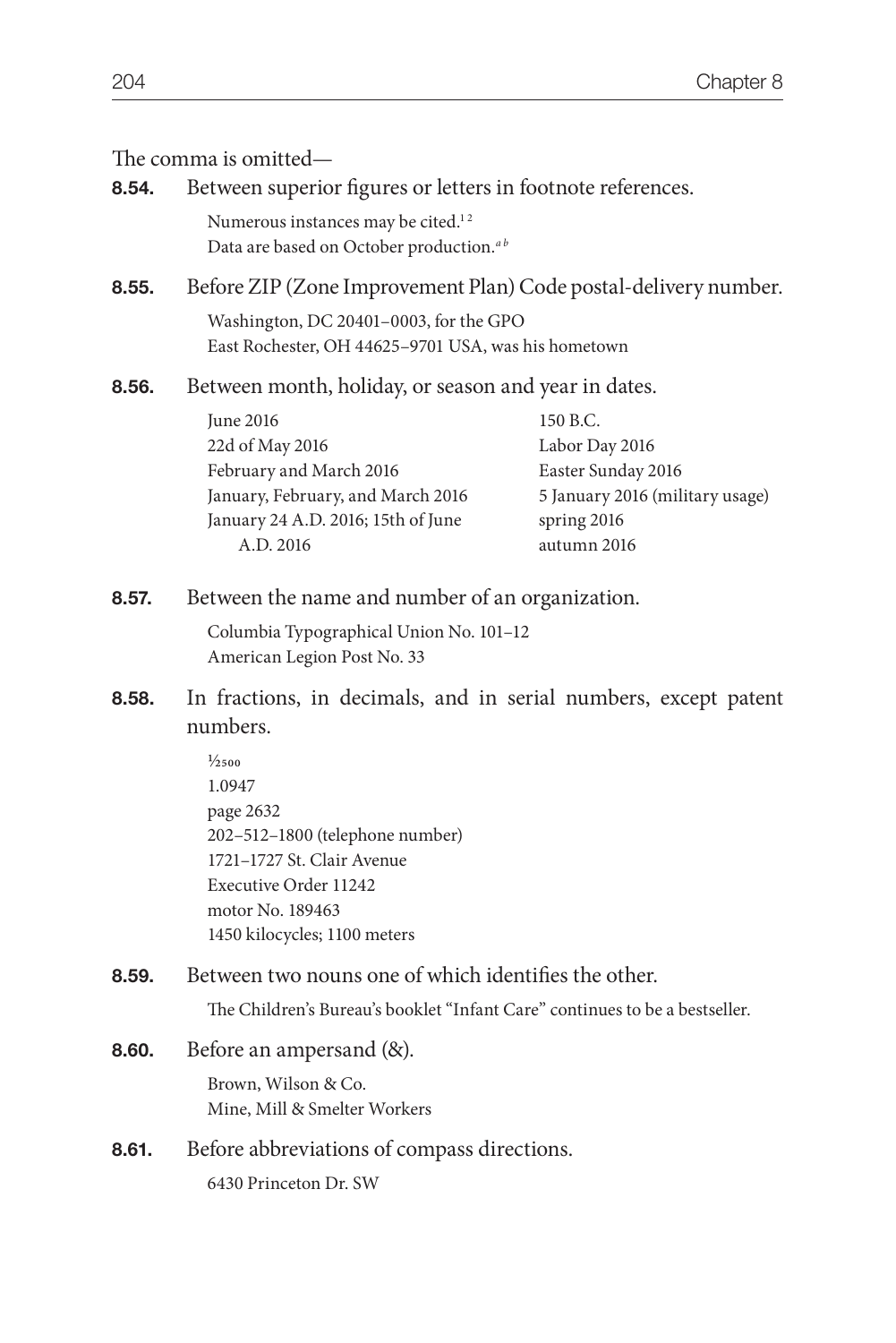**8.62.** In bibliographies, between name of the publication and volume or similar number.

American Library Association Bulletin 34:238, April 1940.

### **8.63.** Wherever possible without danger of ambiguity.

\$2 gold Executive Order No. 21 General Order No. 12; *but* General Orders, No. 12 Public Law 85–1 He graduates in the year 2010 (not the year 2,010) My age is 30 years 6 months 12 days. John Lewis 2d (*or* II) Murphy of Illinois; Murphy of New York (where only last name is used) Carroll of Carrollton; Henry of Navarre (person closely identified with place); *but* Clyde Leo Downs, of Maryland; President Levin, of Yale University James Bros. et al.; but James Bros., Nelson Co., et al. (last element of series)

### **Dash**

A 1-em dash is used—

**8.64.** To mark a sudden break or abrupt change in thought.

He said—and no one contradicted him—"The battle is lost." If the bill should pass—which God forbid!—the service will be wrecked. The auditor—shall we call him a knave or a fool?—approved an inaccurate statement.

**8.65.** To indicate an interruption or an unfinished word or sentence. A 2-em dash is used when the interruption is by a person other than the speaker, and a 1-em dash will show self-interruption. Note that extracts must begin with a true paragraph. Following extracts, colloquy must start as a paragraph.

> "Such an idea can scarcely be——" "The word 'donation'——" "The word 'dona'——" He said: "Give me lib——" The bill reads "repeal," not "am——" Q. Did you see—— A. No, sir.

Mr. Brown [reading]: "The report goes on to say that"—Observe this closely—"during the fiscal year . . . ."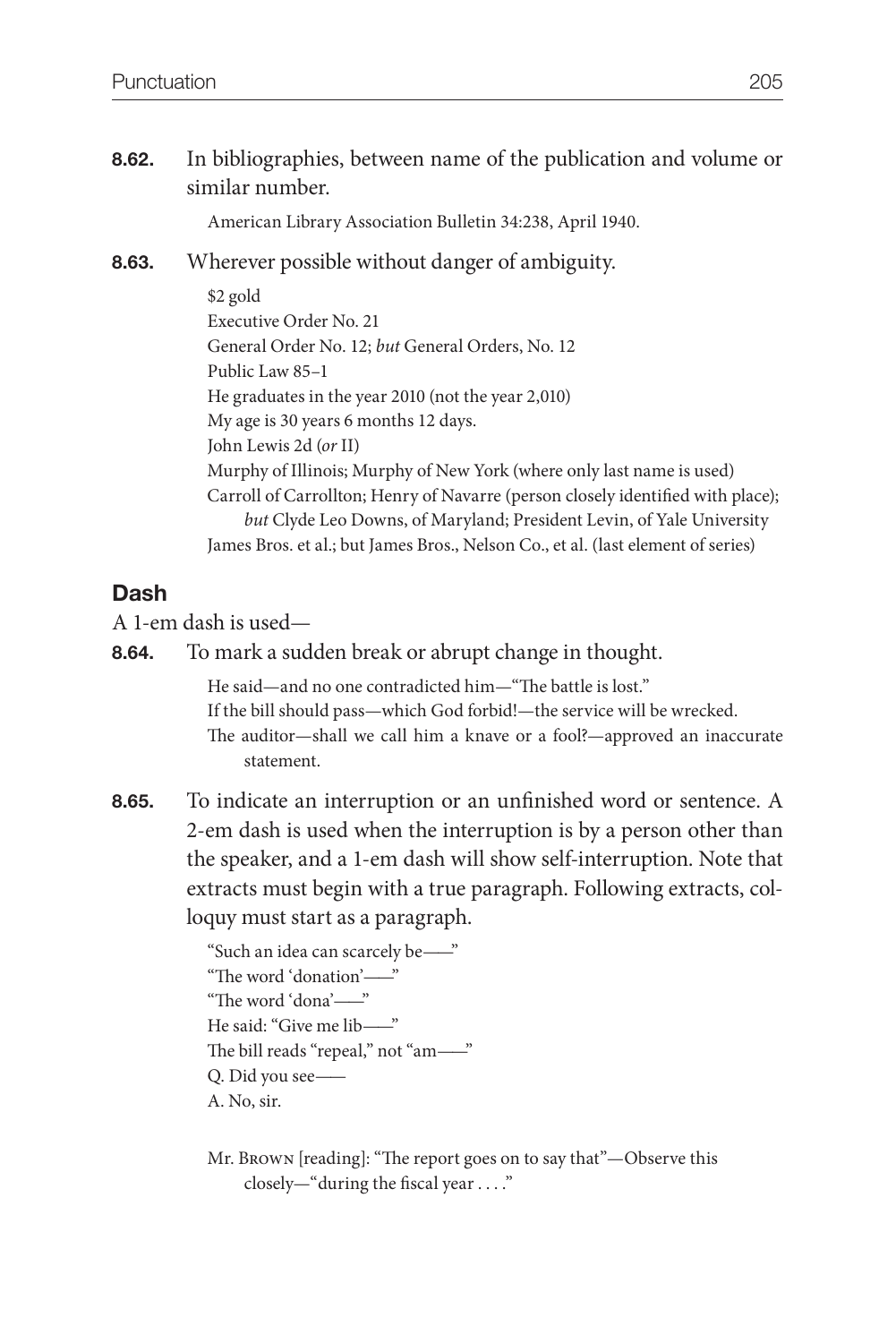| 8.66. | Instead of commas or parentheses if the meaning may thus be<br>clarified.                                                                   |
|-------|---------------------------------------------------------------------------------------------------------------------------------------------|
|       | These are shore deposits-gravel, sand, and clay-but marine sediments<br>underlie them.                                                      |
| 8.67. | Before a final clause that summarizes a series of ideas.                                                                                    |
|       | Freedom of speech, freedom of worship, freedom from want, freedom from<br>fear—these are the fundamentals of moral world order.             |
| 8.68. | After an introductory phrase reading into the following lines and<br>indicating repetition of such phrase.                                  |
|       | I recommend-<br>that we submit them for review and corrections;<br>that we then accept them as corrected; and<br>that we also publish them. |
| 8.69. | With a preceding question mark, in lieu of a colon.                                                                                         |
|       | How can you explain this?-"Fee paid, \$5."                                                                                                  |
| 8.70. | To precede a credit line or a run-in credit or signature.                                                                                   |
|       | Lay the proud usurpers low!<br>Tyrants fall in every foe!<br>Liberty's in every blow!<br>Let us do or die!<br>-Robert Burns.                |
|       | Every man's work shall be made manifest.-I Corinthians 3:13.<br>This statement is open to question. - GERALD H. FORSYTHE.                   |
| 8.71. | After a run-in sidehead.                                                                                                                    |
| 8.72. | To separate run-in questions and answers in testimony.<br>Q. Did he go?-A. No.                                                              |
| 8.73. | A 1-em dash is not used-<br>At the beginning of any line of type, except as shown in rule 8.70.                                             |
| 8.74. | Immediately after a comma, colon, or semicolon.                                                                                             |
| 8.75. | A 3-em dash is used—<br>In bibliographies to indicate repetition.                                                                           |

Powell, James W., Jr., Hunting in Virginia's lowlands. 1972. 200 pp. ——— Fishing off Delmarva. 1972. 28 pp.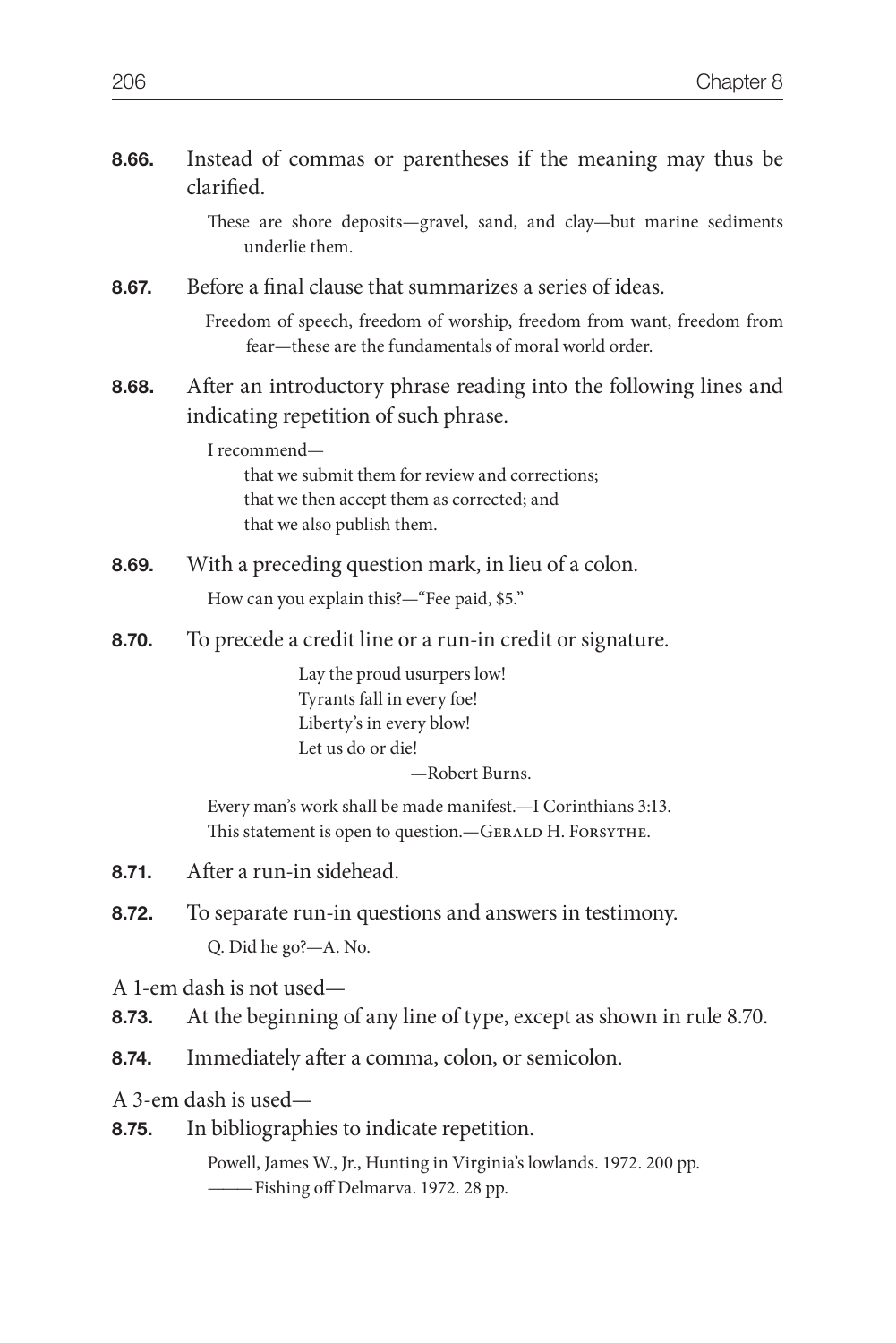An en dash is used—

**8.76.** In a combination of figures and/or letters, including acronyms (even if the acronym spells out a word (e.g. PATRIOT)). But use a hyphen to combine such letters and/or figures with a word or abbreviation, or in chemical nomenclature.

figures:

5–20 (bonds)

 85–1—85–20 (Public laws; use em dash between two elements with en dashes)

1–703–555–6593 (telephone number)

123–45–6789 (Social Security number)

\$15–\$20 (range)

letters:

WTOP–AM–FM–TV (radio and television stations)

CBS–TV

AFL–CIO

C–SPAN

s–NOM (scientific term)

figures and letters:

6–A (exhibit identification)

```
 DC–14 (airplane)
```
MiG–25 (airplane, mixed letters with figure)

I–95 (interstate roadway)

4–H (Club)

LK–66–A(2)–74, 15A–x–3 (serial numbers)

SE–BatsCZX–2015–65 (SEC file number)

rule 13e–4

Section 12(a)–(d) (range)

*but* a hyphen is used with:

ACF-Brill Motors Co. (hyphen with capital letters and a word)

loran-C (coined word plus letter)

ALL-AMERICAN ESSAY CONTEST (hyphen in capitalized heading)

 Four Corners Monument, AZ-NM-UT-CO (hyphen with two-letter state abbreviations)

 U-235, Cr-Ni-Mo (chemical symbols) б-HCH (chemical nomenclature)

**8.77.** In the absence of the word *to* when denoting a span of time.

2005–2008 January–June Monday–Friday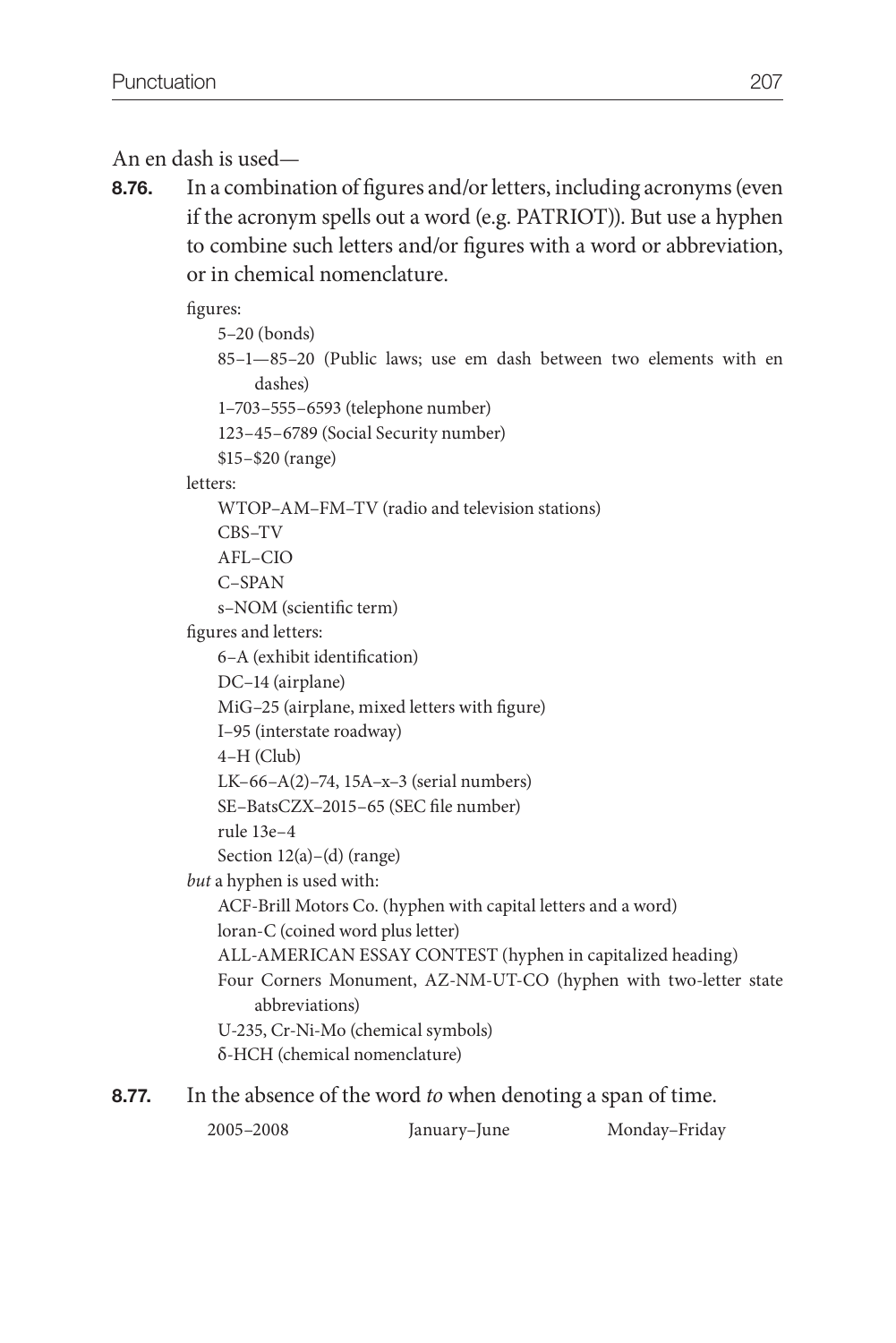#### An en dash is not used—

**8.78.** For *to* when the word *from* precedes the first of two related figures or expressions.

From June 1 to July 30, 2016; *not* from June 1–July 30, 2016

**8.79.** For *and* when the word *between* precedes the first of two related figures or expressions.

Between 2000 and 2016; *not* between 2000–16

#### **Ellipses**

**8.80.** Three periods or three asterisks, separated by en spaces, are used to denote an ellipsis within a sentence, at the beginning or end of a sentence, or in two or more consecutive sentences. To achieve faithful reproduction of excerpt material, editors using period ellipses should indicate placement of the terminal period in relation to an ellipsis at the end of a sentence. Note, in the following examples, the additional spacing necessary to clearly define commas and the terminal period when period ellipses are employed.

> The Senate having tried Andrew Johnson, President of the United States, upon articles of impeachment exhibited against him by the House of Representatives, and two-thirds of the Senators present not having found him guilty of the charges contained in the second, third, and eleventh articles of impeachment, it is therefore

> *Ordered and adjudged*. That the said Andrew Johnson, President of the United States be, and he is, acquitted of the charges in said articles made and set forth.

> The Senate having tried Andrew Johnson . . . upon articles of impeachment . . . , and two-thirds of the Senators present not having found him guilty of the charges . . . , it is therefore

> *Ordered and adjudged.* That the said Andrew Johnson, President of the United States be . . . acquitted of the charge . . . .

> The Senate having tried Andrew Johnson \* \* \* upon articles of impeachment \* \* \*, and two-thirds of the Senators present not having found him guilty of the charges  $* * *$ , it is therefore

> *Ordered and adjudged.* That the said Andrew Johnson, President of the United States be \* \* \* acquitted of the charges \* \* \*.

**8.81.** Ellipses are not overrun alone at the end of a paragraph.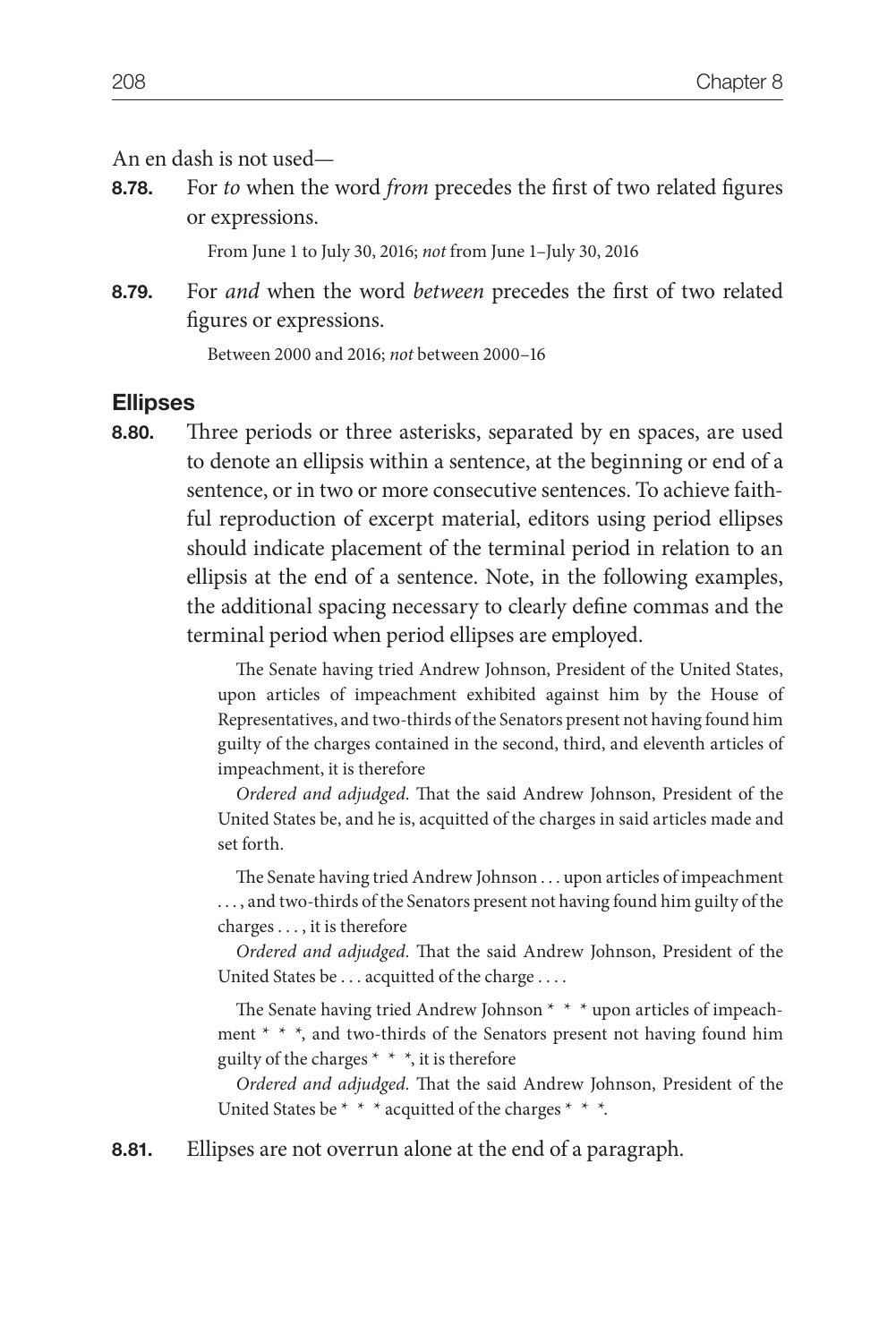- **8.82.** Copy will be followed for period or asterisk ellipses, even if inconsistent.
- **8.83.** A line of asterisks indicates an omission of one or more entire paragraphs. In 26½-pica or wider measure, a line of "stars" means seven asterisks indented 2 ems at each end of the line, with the remaining space divided evenly between the asterisks. In measures less than 26½ picas, five asterisks are used. Quotation marks are not used on a line of asterisks in quoted matter. Where an ellipsis line ends a complete quotation, no closing quote is used.
	- **\* \* \* \* \* \* \***
- **8.84.** Indented matter in 26½-pica or wider measure also requires a seven-asterisk line to indicate the omission of one or more entire paragraphs.
- **8.85.** If an omission occurs in the last part of a paragraph immediately before a line of asterisks, three periods or asterisks are used, in addition to the line of asterisks, to indicate such an omission.
- **8.86.** Equalize spacing above and below an ellipsis line.

# **Exclamation point**

**8.87.** The exclamation point is used to mark surprise, incredulity, admiration, appeal, or other strong emotion which may be expressed even in a declarative or interrogative sentence.

> Who shouted, "All aboard!" [Note omission of question mark.] "Great!" he shouted. [Note omission of comma.] He acknowledged the fatal error! How breathtakingly beautiful! Timber! Mayday! Mayday!

**8.88.** In direct address, either to a person or a personified object, *O* is used without an exclamation point, or other punctuation; but if strong feeling is expressed, an exclamation point is placed at the end of the statement.

> O my friend, let us consider this subject impartially. O Lord, save Thy people!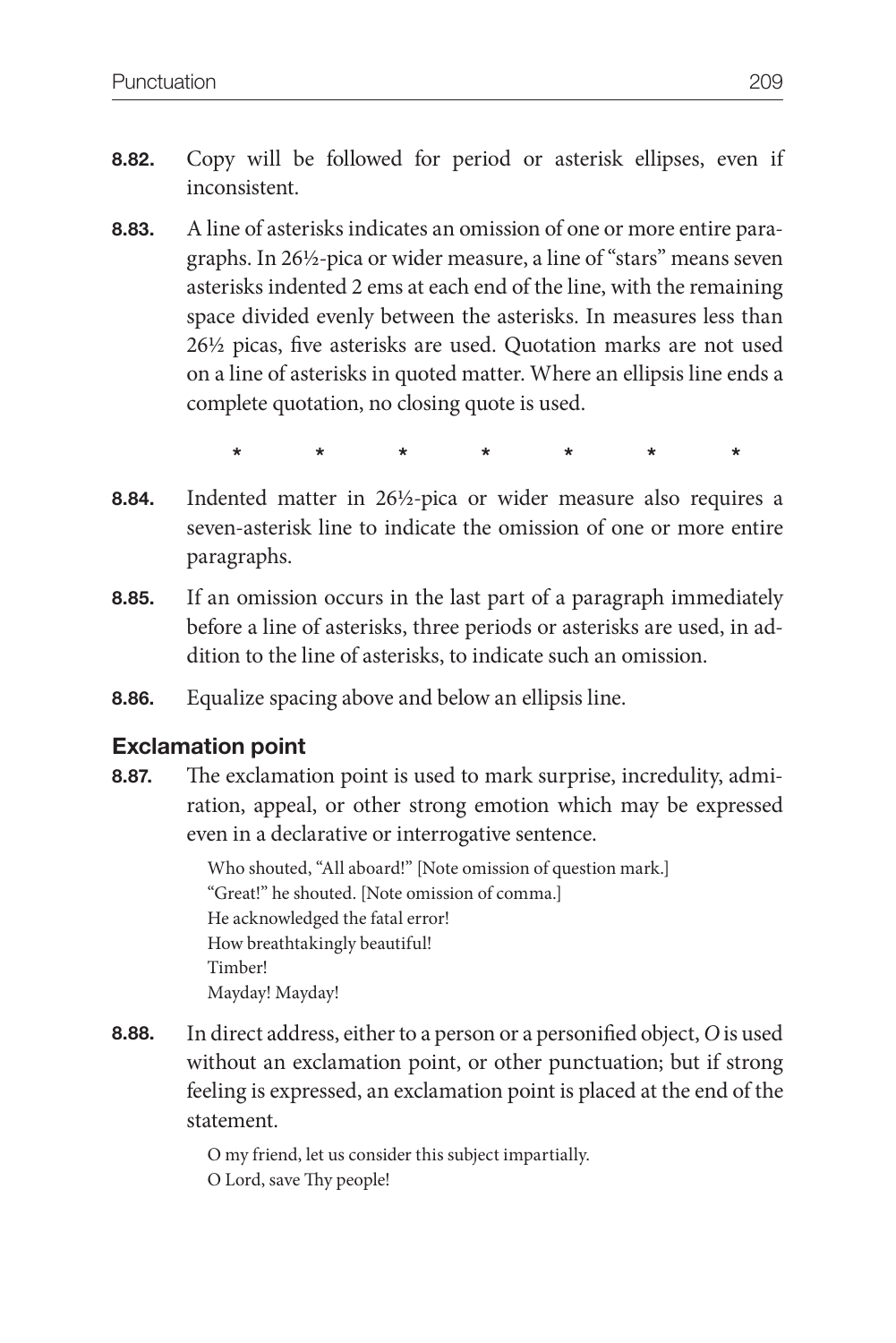**8.89.** In exclamations without direct address or appeal, *oh* is used instead of *O,* and the exclamation point is omitted.

> Oh, but the gentleman is mistaken. Oh dear; the time is so short.

## **Hyphen**

The hyphen (a punctuation mark, not an element in the spelling of words) is used—

- **8.90.** To connect the elements of certain compound words. (See Chapter 6 "Compounding Rules.")
- **8.91.** To indicate continuation of a word divided at the end of a line.
- **8.92.** Between the letters of a spelled word.

The Style Board changed New Jerseyite to New J-e-r-s-e-y-a-n. A native of Halifax is a H-a-l-i-g-o-n-i-a-n. The Chinese repressive action took place in T-i-a-n-a-n-m-e-n Square.

**8.93.** To separate elements of chemical formulas.

The hyphen, as an element, may be used—

**8.94.** To represent letters deleted or illegible words in copy.

Oakland's - - bonic plague Richard Emory H - - - -

## **Parentheses**

Parentheses are used—

**8.95.** To set off important matter not intended to be part of the main statement that is not a grammatical element of the sentence. In colloquy, brackets must be substituted.

> This case (124 U.S. 329) is not relevant. The result (see fig. 2) is most surprising. The United States is the principal purchaser (by value) of these exports (23 per cent in 1995 and 19 percent in 1996).

**8.96.** To enclose a parenthetic clause where the interruption is too great to be indicated by commas.

> You can find it neither in French dictionaries (at any rate, not in Littré) nor in English dictionaries.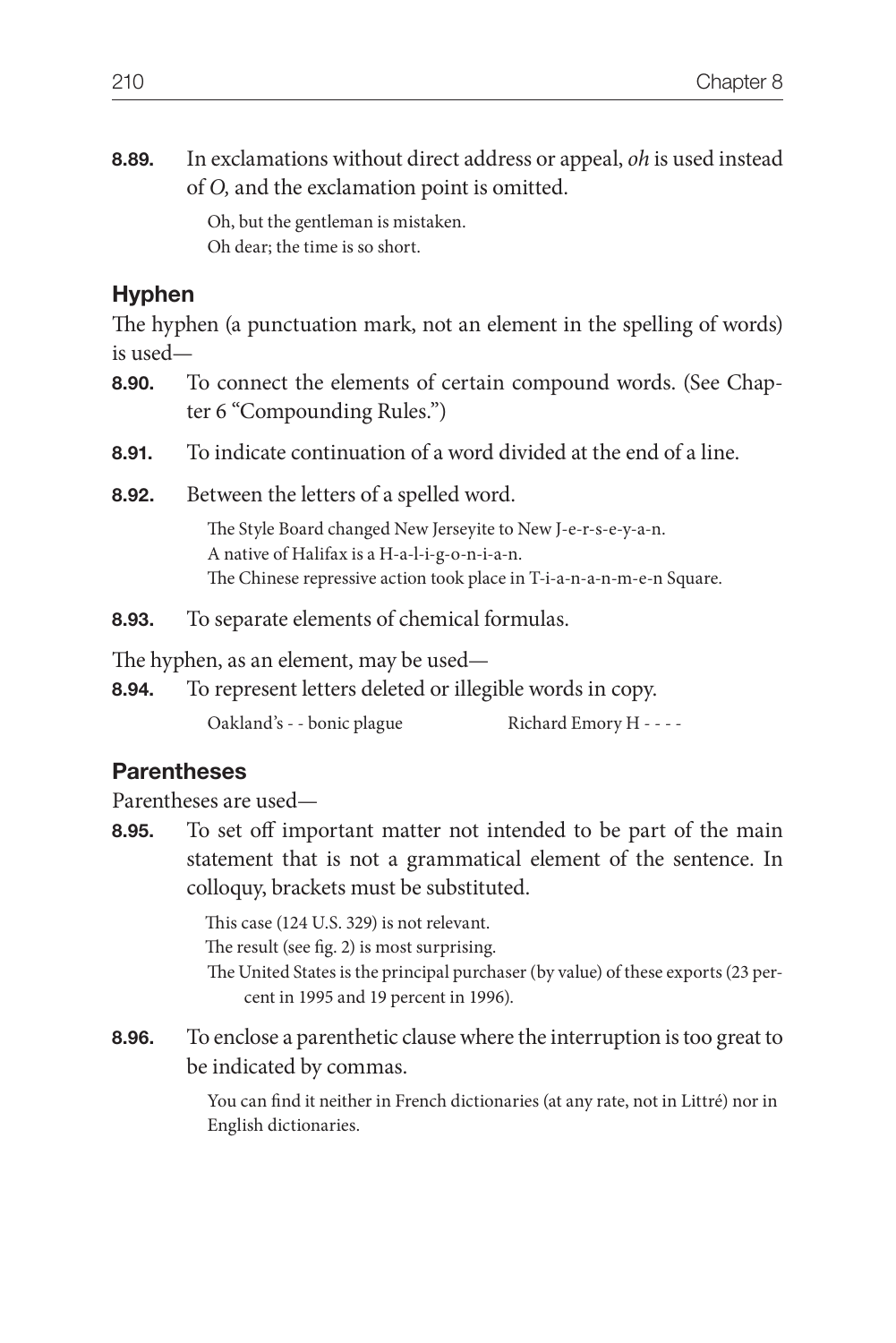**8.97.** To enclose an explanatory word not part of a written or printed statement.

> the Winchester (VA) Star; *but* the Star of Winchester, VA Portland (OR) Chamber of Commerce; *but* Athens, GA, schools

**8.98.** To enclose letters or numbers designating items in a series, either at the beginning of paragraphs or within a paragraph.

> The order of delivery will be: (a) food, (b) clothing, and (c) tents and other housing equipment.

> You will observe that the sword is (1) old fashioned, (2) still sharp, and (3) unusually light for its size.

Paragraph 7(B)(1)(*a*) will be found on page 6. (Note parentheses closed up.)

**8.99.** To enclose a figure inserted to confirm a written or printed statement given in words if double form is specifically requested.

This contract shall be completed in sixty (60) days.

**8.100.** A reference in parentheses at the end of a sentence is placed before the period, unless it is a complete sentence in itself.

> The specimen exhibits both phases (pl. 14, *A, B*). The individual cavities show great variation. (See pl. 4.)

**8.101.** If a sentence contains more than one parenthetic reference, the one at the end is placed before the period.

This sandstone (see pl. 6) is in every county of the State (see pl. 1).

**8.102.** When a figure is followed by a letter in parentheses, no space is used between the figure and the opening parenthesis; but, if the letter is not in parentheses and the figure is repeated with each letter, the letter is closed up with the figure.

> 15(*a*). Classes, grades, and sizes. 15*a*. Classes, grades, and sizes.

**8.103.** If both a figure and a letter in parentheses are used before each paragraph, a period and an en space are used after the closing parenthesis. If the figure is not repeated before each letter in parentheses but is used only before the first letter, the period is placed after the figure. However, if the figure is not repeated before each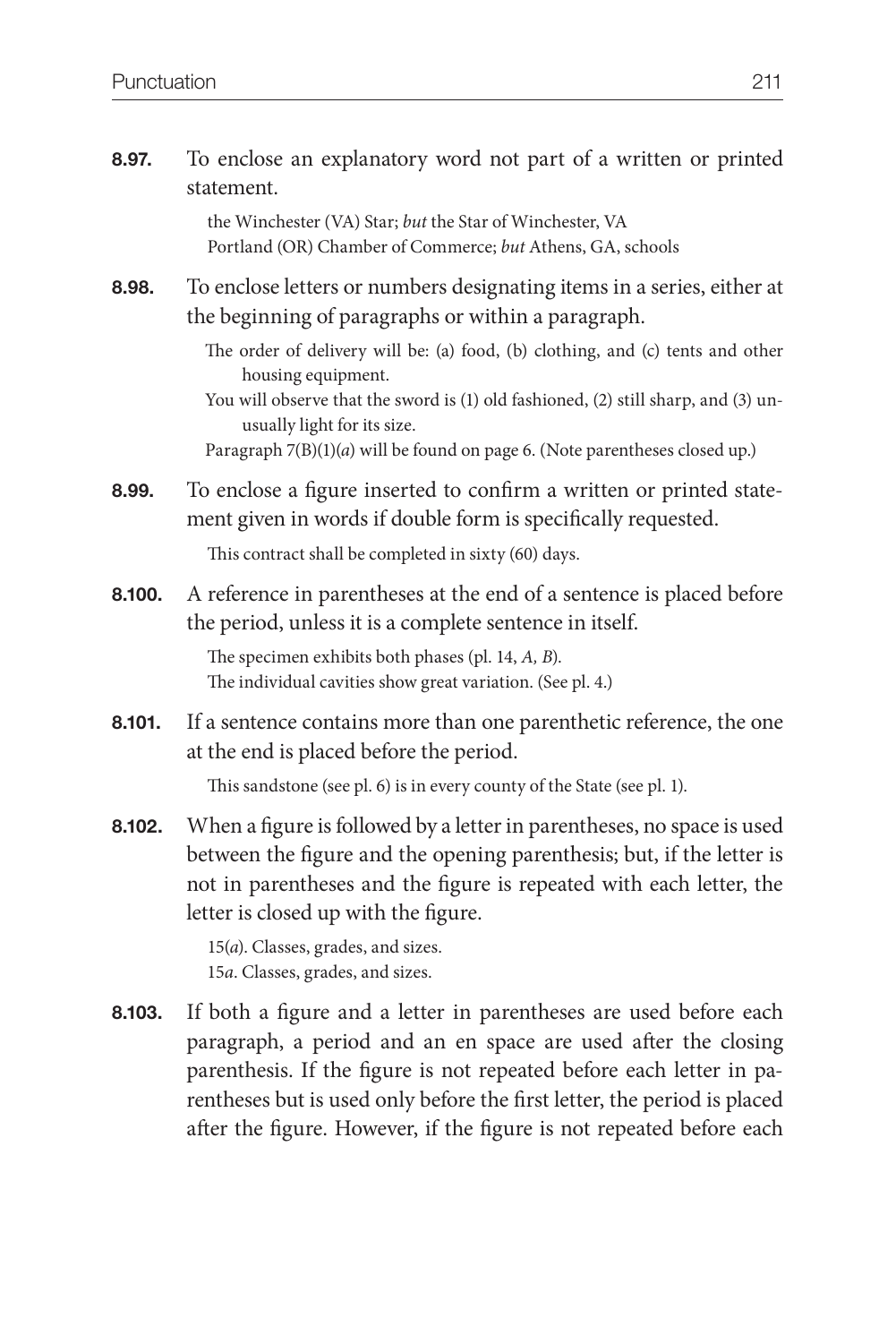letter in parentheses and no period is used, space is inserted after the number if at least one other lettered subsection appears.

- 15(*a*). When the figure is used before the letter in each paragraph—
- 15(*b*). The period is placed after the closing parenthesis.
- 15. (*a*) When the figure is used before the letter in the first paragraph but not repeated with subsequent letters—
- (*b*) The period is used after the figure only.
- Sec. 12 (a) When no period is used and a letter in parentheses appears after a numbered item—
- (b) Space must be used after the number if at least one other lettered subsection is shown.
- **8.104.** Note position of the period relative to closing parenthesis:

The vending stand sells a variety of items (sandwiches, beverages, cakes, etc.). The vending stand sells a variety of items (sandwiches, beverages, cakes, etc. (sometimes ice cream)).

The vending stand sells a variety of items. (These include sandwiches, beverages, cakes, etc. (sometimes ice cream).)

**8.105.** To enclose bylines in congressional work.

(By Harvey Hagman, archeological correspondent)

**8.106.** When matter in parentheses makes more than one paragraph, start each paragraph with a parenthesis and place the closing parenthesis at the end of the last paragraph.

### **Period**

The period is used—

**8.107.** After a declarative sentence that is not exclamatory or after an imperative sentence.

> Stars are suns. He was employed by Sampson & Company. Do not be late. On with the dance.

**8.108.** After an indirect question or after a question intended as a suggestion and not requiring an answer.

> Tell me how he did it. May we hear from you. May we ask prompt payment.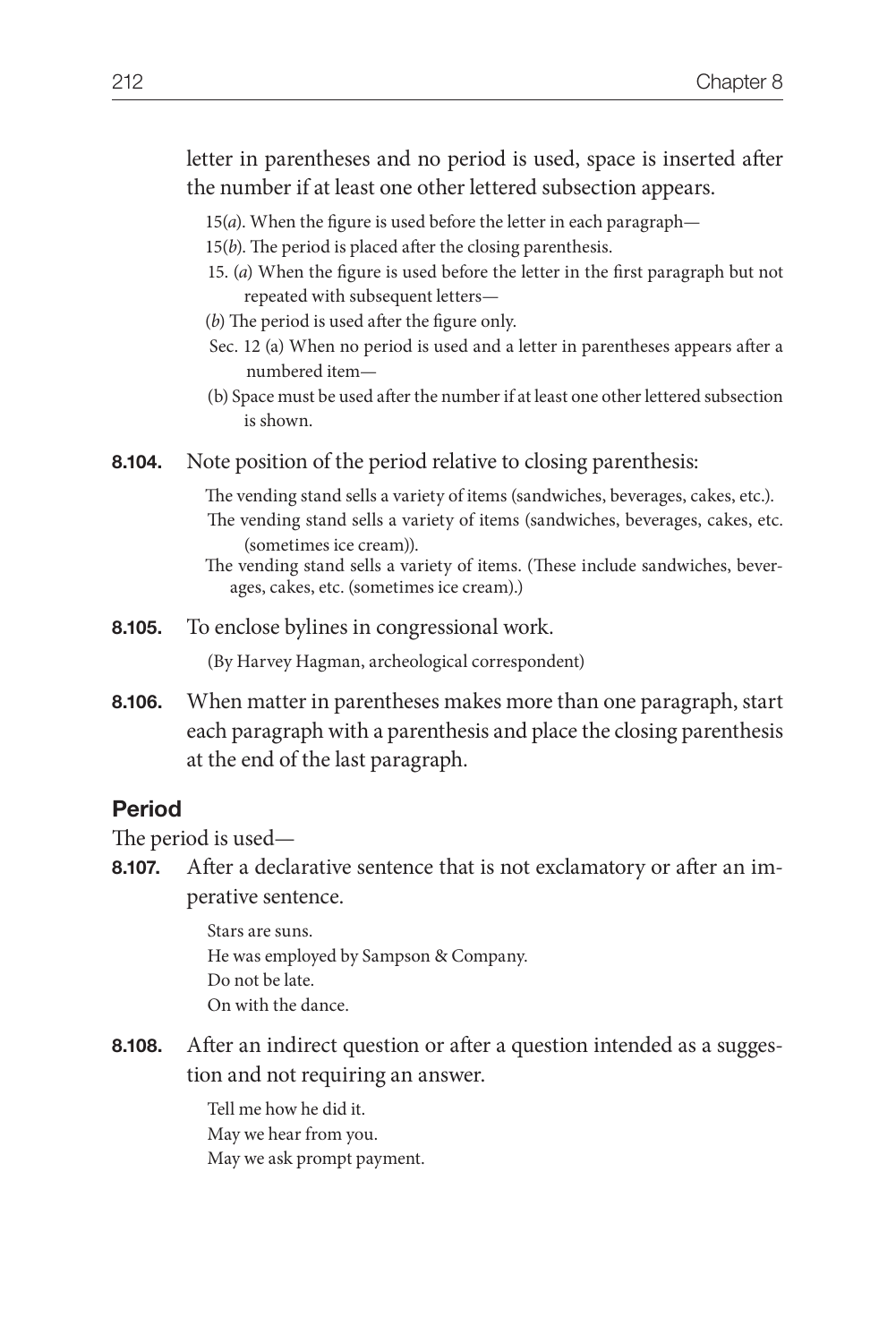### **8.109.** In place of a closing parenthesis after a letter or number denoting a series.

| a. Bread well baked    | 1. Punctuate freely   |
|------------------------|-----------------------|
| b. Meat cooked rare    | 2. Compound sparingly |
| c. Cubed apples stewed | 3. Index thoroughly   |

- **8.110.** To indicate an ellipsis. (See rules 8.80 and 8.82.)
- **8.111.** After a run-in sidehead.

 *Conditional subjunctive.*—The conditional subjunctive is required for all unreal and doubtful conditions.

 **2. Peacetime preparation.**—*a.* The Chairman of the National Security Resources Board, etc.

 *2. Peacetime preparation.—Industrial mobilization plans.*—The Chairman of the National Security Resources Board, etc.

 **2. Peacetime preparation.**—*Industrial mobilization.*—The Chairman of the National Security Resources Board, etc.

 62. *Determination of types.*—*a. Statement of characteristics.*—Before types of equipment, etc.

 **Steps in planning for procurement.**—(1) *Determination of needs.*—To plan for the procurement of such arms, etc.

62. *Determination of types.—(a) Statement of characteristics.*—Before, etc.

 **DETERMINATION OF TYPES.—Statement of characteristics.**—Before types of, etc.

*but* NOTE.—The source material was furnished. Source: U.S. Department of Commerce, Bureau of the Census.

**8.112.** Paragraphs and subparagraphs may be arranged according to the following scheme. The sequence is not fixed, and variations, in addition to the use of center and side heads or indented paragraphs, may be adopted, depending on the number of parts.

I. Outlines can begin with a capital Roman numeral.

- A. The number of levels and the width of the column determine alignment and indention.
	- 1. A set space (en space) following the identifier aids alignment.
		- *a.* Usually, typefaces and sizes are chosen to agree with the hierarchy of the head breakdowns.
			- (1) Aligning runover lines with the first word which follows the number or letter aids readability.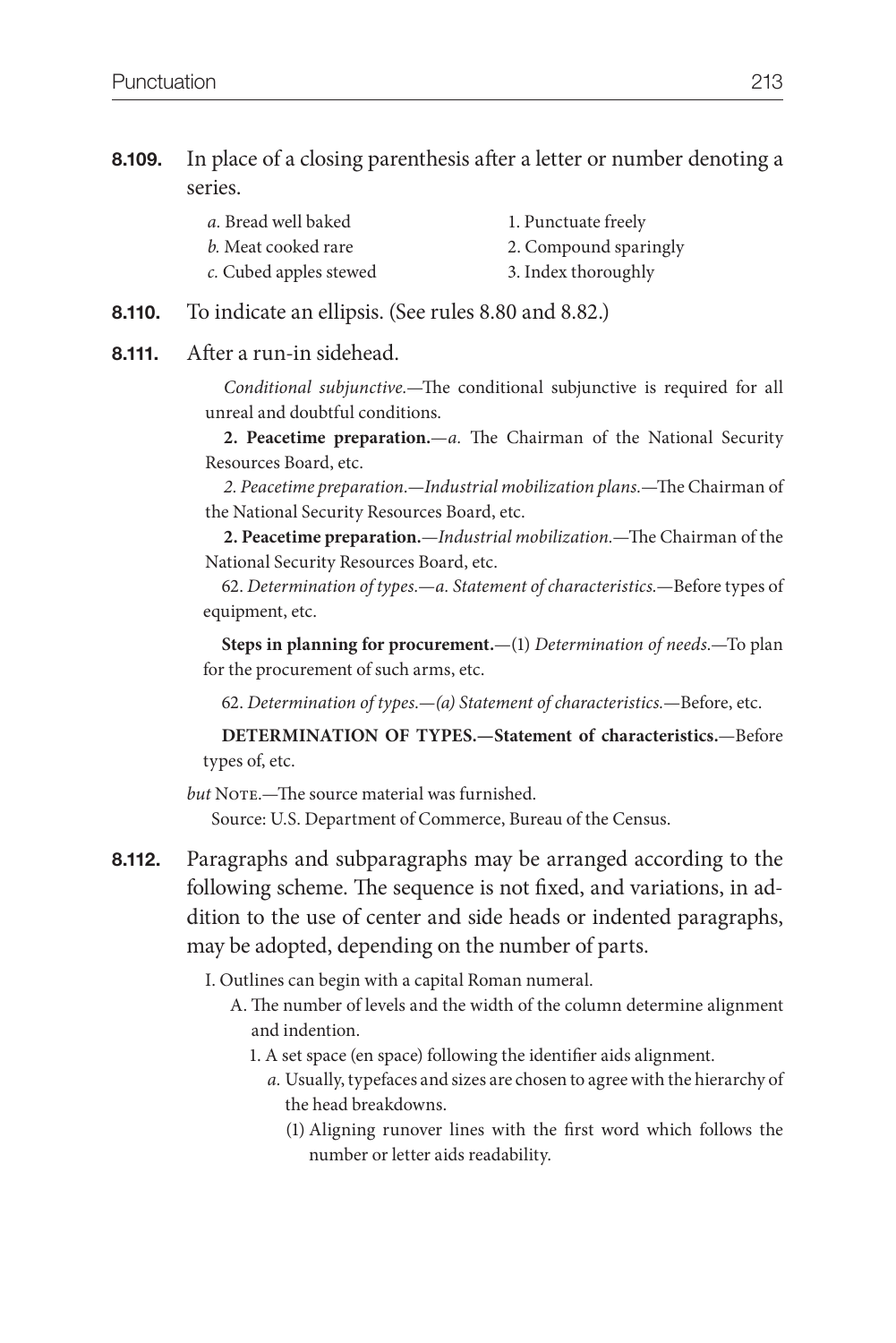| 8.113. | bers in any outline.<br>parts.<br>letters may be used.<br>II. Where not needed, the capital Roman numerals may be discarded and the<br>indentions and order is essential.<br>To separate integers from decimals in a single expression. | (a) It is important to vary (alternate) the use of letters and num-<br>(i) The lowercase Roman numerals (i), (ii), etc. may be used as<br>parts of the outline or to identify subparts of any previous<br>(aa) When absolutely necessary, double (or triple) lowercase<br>outline can begin with the letter A. As in any composition, consistency in |  |
|--------|-----------------------------------------------------------------------------------------------------------------------------------------------------------------------------------------------------------------------------------------|------------------------------------------------------------------------------------------------------------------------------------------------------------------------------------------------------------------------------------------------------------------------------------------------------------------------------------------------------|--|
|        |                                                                                                                                                                                                                                         |                                                                                                                                                                                                                                                                                                                                                      |  |
|        | 13.75 percent<br>\$3.50                                                                                                                                                                                                                 | 1.25 meters<br>$0.08$ mile                                                                                                                                                                                                                                                                                                                           |  |
| 8.114. | In continental European languages, to indicate thousands.                                                                                                                                                                               |                                                                                                                                                                                                                                                                                                                                                      |  |
|        | 1.317                                                                                                                                                                                                                                   | 72.190.175                                                                                                                                                                                                                                                                                                                                           |  |
| 8.115. | After abbreviations, unless otherwise specified. (See Chapter 9,<br>"Abbreviations and Letter Symbols.")                                                                                                                                |                                                                                                                                                                                                                                                                                                                                                      |  |
|        | Apr.<br>Co.<br>fig.<br>Ry.<br>Ph.D.<br>p.m.                                                                                                                                                                                             | but<br>m (meter)<br>kc (kilocycle)<br>NY (New York)<br>RR<br>SSE (south-southeast)                                                                                                                                                                                                                                                                   |  |
| 8.116. | After legends and explanatory matter beneath illustrations. Legends<br>without descriptive language do not receive periods.<br>FIGURE 1.-Schematic drawing.<br>FIGURE 1.-Continued.<br>but FIGURE 1 (without legend, no period)         |                                                                                                                                                                                                                                                                                                                                                      |  |
| 8.117. | After Article 1, Section 1, etc., at the beginning of paragraphs.                                                                                                                                                                       |                                                                                                                                                                                                                                                                                                                                                      |  |
|        | A center period is sometimes used—                                                                                                                                                                                                      |                                                                                                                                                                                                                                                                                                                                                      |  |
| 8.118. | To indicate multiplication. (Use of a multiplication sign is preferable.)                                                                                                                                                               |                                                                                                                                                                                                                                                                                                                                                      |  |
|        | $a \bullet b$                                                                                                                                                                                                                           | $a\times b$                                                                                                                                                                                                                                                                                                                                          |  |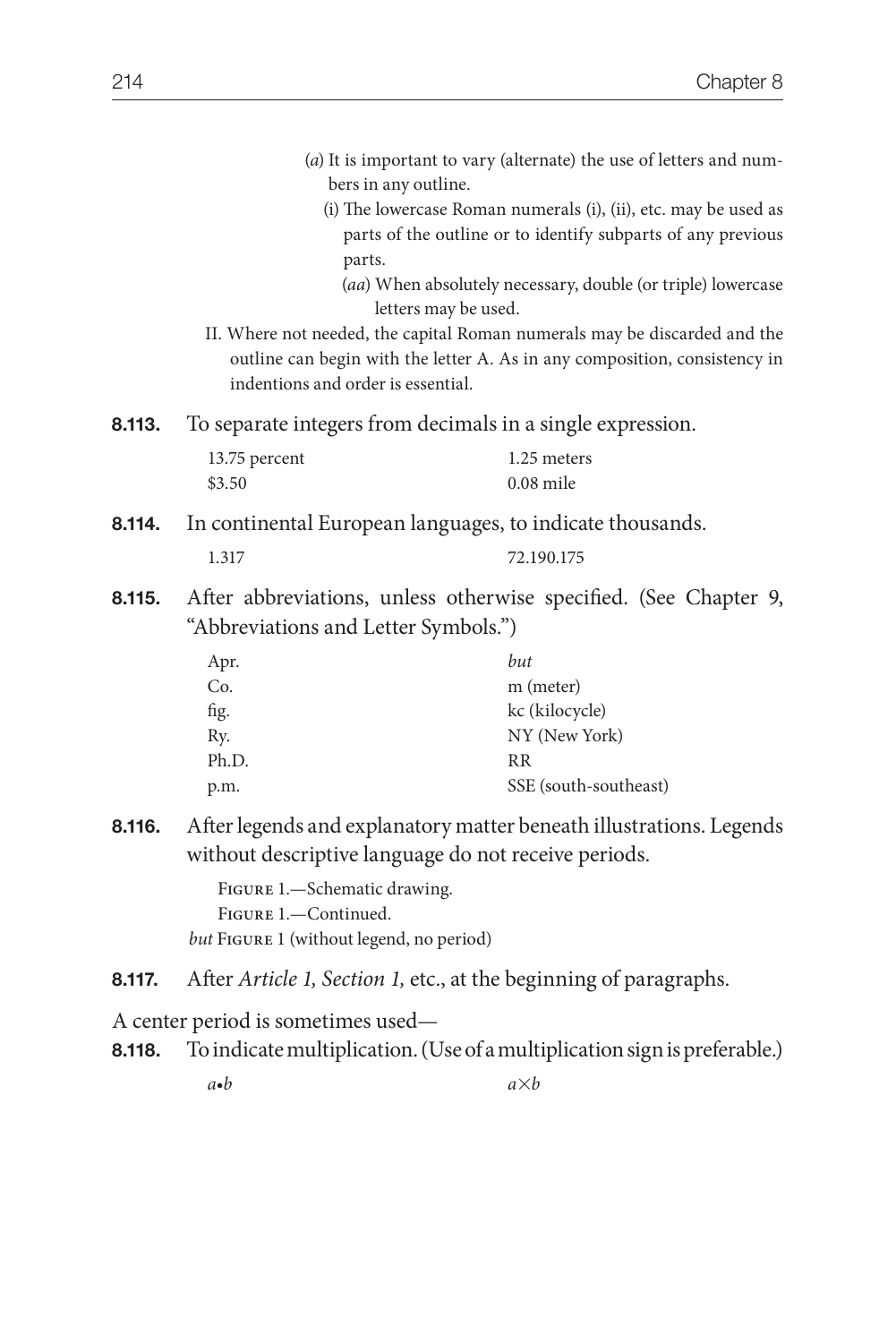| The period is omitted—<br>After-<br>8.119. |                                                                                                                                                                                                                                                                                                                                    |                                                                  |
|--------------------------------------------|------------------------------------------------------------------------------------------------------------------------------------------------------------------------------------------------------------------------------------------------------------------------------------------------------------------------------------|------------------------------------------------------------------|
|                                            | Lines in title pages<br>sideheads<br><b>Continued lines</b><br>Boxheads of tables<br>Scientific, chemical, or other symbols<br>This rule does not apply to abbreviation periods.                                                                                                                                                   | Center, side, and running heads; but is not omitted after run-in |
| 8.120.                                     | After a quotation mark that is preceded by a period.<br>She said: "I believe the time is now or never."                                                                                                                                                                                                                            |                                                                  |
| 8.121.                                     | After letters used as names without specific designation.<br>Officer B, Subject A, Brand X, etc.<br>A said to B that all is well.<br>Mr. A told Mr. B that the case was closed.<br>Mr. X (for unknown or censored name).<br>but Mr. A. [for Mr. Andrews]. I do not want to go.<br>Mr. K. [for Mr. King]. The meeting is adjourned. |                                                                  |
| 8.122.                                     | After a middle initial which is merely a letter and not an abbrevia-<br>tion of a name.<br>Daniel D Tompkins<br>Ross T McIntire<br>but Harry S. Truman (President Truman's preference)                                                                                                                                             |                                                                  |
| 8.123.                                     | After a short name which is not an abbreviation of the longer form.                                                                                                                                                                                                                                                                |                                                                  |
|                                            | Alex<br>Ed                                                                                                                                                                                                                                                                                                                         | Mac<br>Sam                                                       |
| 8.124.                                     | After Roman numerals used as ordinals.                                                                                                                                                                                                                                                                                             |                                                                  |
|                                            | King George V<br>Apollo XII insigne                                                                                                                                                                                                                                                                                                | Super Bowl XLIX, LI<br>but Super Bowl 50                         |
| 8.125.                                     | After words and incomplete statements listed in columns. Full-<br>measure matter is not to be regarded as a column.                                                                                                                                                                                                                |                                                                  |
| 8.126.                                     | After explanatory matter under leaders or rules.<br><br><br>                                                                                                                                                                                                                                                                       |                                                                  |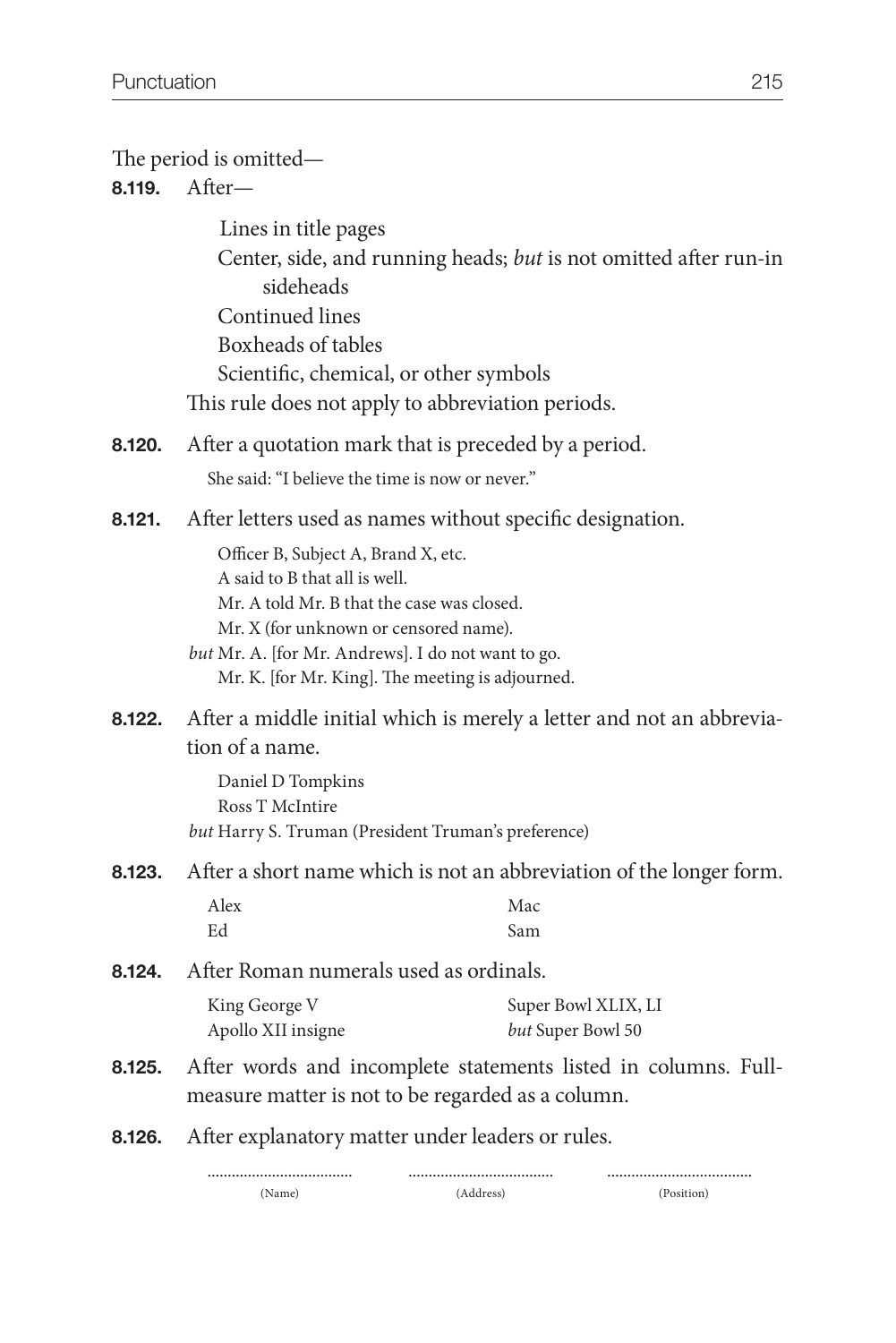**8.127.** Immediately before leaders, even if an abbreviation precedes the leaders.

### **Question mark**

The question mark is used—

**8.128.** To indicate a direct query, even if not in the form of a question.

Did he do it? He did what? Can the money be raised? is the question. Who asked, "Why?" [Note single question mark.] "Did you hurt yourself, my son?" she asked.

**8.129.** To express more than one query in the same sentence. Can he do it? or you? or anyone?

**8.130.** To express doubt.

He said the boy was 8(?) feet tall. (No space before question mark.) The statue(?) was on the statute books. The scientific identification *Dorothia*? was noted. (Roman "?".)

### **Quotation marks**

Quotation marks are used—

**8.131.** To enclose direct quotations. (Each part of an interrupted quotation begins and ends with quotation marks.)

> The answer is "No." He said, "John said, 'No.' '' (Note thin space between single and double closing quotes.) "John," asked Henry, "why do you go?"

**8.132.** To enclose any matter following such terms as *entitled, the word, the term, marked, designated, classified, named, endorsed, cited as, referred to as,* or *signed;* however, quotation marks are not used to enclose expressions following the terms *known as, called, so-called,* etc., unless such expressions are misnomers or slang.

> Congress passed the act entitled "An act . . . ." After the word "treaty," insert a comma. Of what does the item "Miscellaneous debts" consist? The column "Imports from foreign countries" was not well written. The document will be marked "Exhibit No. 21;" *but* The document may be made exhibit No. 21. The check was endorsed "John Adamson."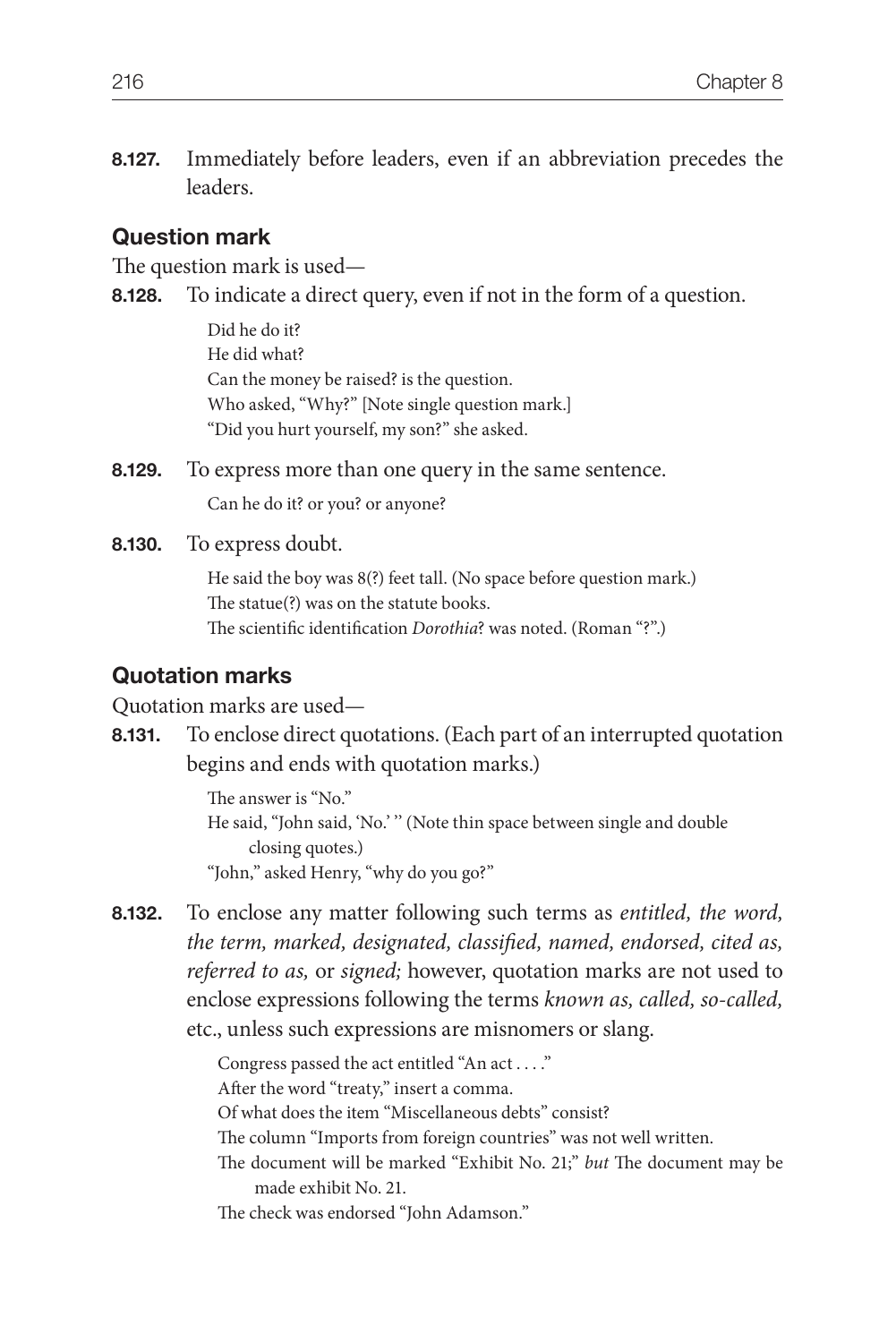It was signed "John."

*but* Beryllium is known as glucinium in some European countries. It was called profit and loss. The so-called investigating body.

**8.133.** To enclose titles of addresses, albums, articles, awards, books, captions, editorials, essays, headings, headlines, hearings, motion pictures and plays (including television and radio programs), operas, papers, short poems, reports, songs, studies, subheadings, subjects, and themes. All principal words are to be capitalized.

 An address on "Uranium-235 in the Atomic Age" The article "Germany Revisited" appeared in the last issue. He received the "Man of the Year" award. "The Conquest of Mexico," a published work (book) Under the caption "Long-Term Treasurys Rise" The subject was discussed in "Punctuation." (chapter heading) It will be found in "Part XI: Early Thought." The editorial "Haphazard Budgeting" "Compensation," by Emerson (essay) "United States To Appoint Representative to U.N." (heading or headline) In "Search for Paradise" (motion picture) "South Pacific" (play) A paper on "Constant-Pressure Combustion" was read. "O Captain! My Captain!" (short poem) The report "Atomic Energy: What It Means to the Nation"; *but* annual report of the Director of the Government Publishing Office This was followed by the singing of "The Star-Spangled Banner." The information is located under the subhead "Sixty Days of Turmoil." The subject (or theme) of the conference is "Peaceful Uses of Atomic Energy." *also* Account 5, "Management fees." Under the heading "Management and Operation." Under the appropriation "Building of ships, Navy." **8.134.** At the beginning of each paragraph of a quotation, but at the end of the last paragraph only. **8.135.** To enclose a letter or communication that bears both date and signature.

**8.136.** To enclose misnomers, slang expressions, sobriquets, coined words, or ordinary words used in an arbitrary way.

> His report was "bunk." It was a "gentlemen's agreement."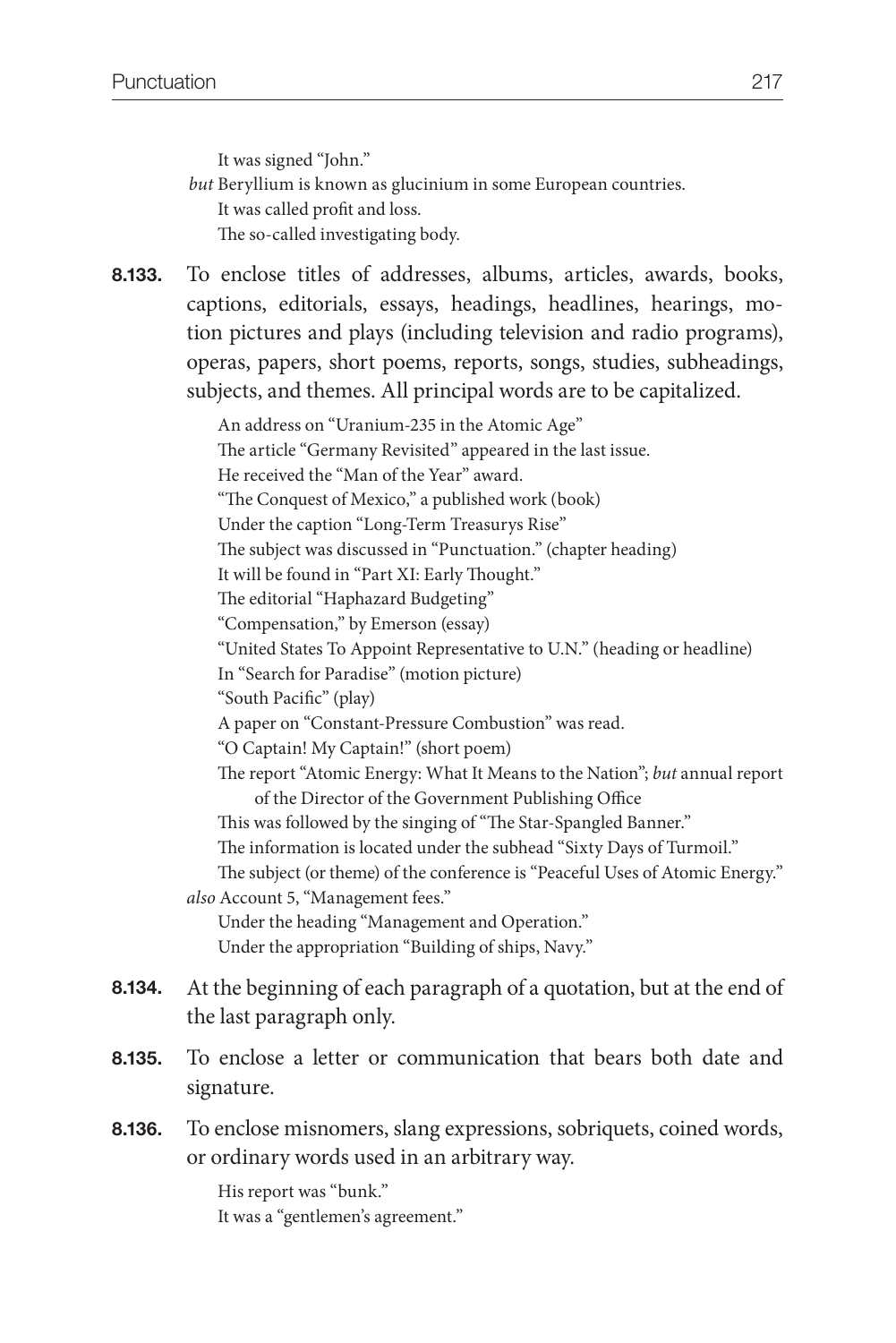The "invisible government" is responsible. George Herman "Babe" Ruth. *but* He voted for the lameduck amendment.

- **8.137.** To close up characters except when they precede a fraction or an apostrophe or precede or follow a superior figure or letter, in which case a thin space is used. A thin space is used to separate double and single quotation marks.
- **8.138.** The comma and the final period will be placed inside the quotation marks. Other punctuation marks should be placed inside the quotation marks only if they are a part of the matter quoted.

Ruth said, "I think so." "The President," he said, "will veto the bill." The conductor shouted, "All aboard!" Who asked, "Why?" The President suggests that "an early occasion be sought." Why call it a "gentlemen's agreement"?

**8.139.** In congressional and certain other classes of work showing amendments, and in courtwork with quoted language, punctuation marks are printed after the quotation marks when not a part of the quoted matter.

> Insert the words "growth", "production", and "manufacture". To be inserted after the words "cadets, U.S. Coast Guard;". Change "February 1, 1983", to "June 30, 2016". "Insert in lieu thereof 'July 1, 1983,'."

**8.140.** When occurring together, quotation marks should precede footnote reference numbers.

> The commissioner claimed that the award was "unjustified."<sup>1</sup> Kelly's exact words were: "The facts in the case prove otherwise."<sup>2</sup>

**8.141.** Quotation marks should be limited, if possible, to three sets (double, single, double).

> "The question in the report is, 'Can a person who obtains his certificate of naturalization by fraud be considered a "bona fide" citizen of the United States?"

Quotation marks are not used—

**8.142.** To enclose titles of works of art: paintings, statuary, etc.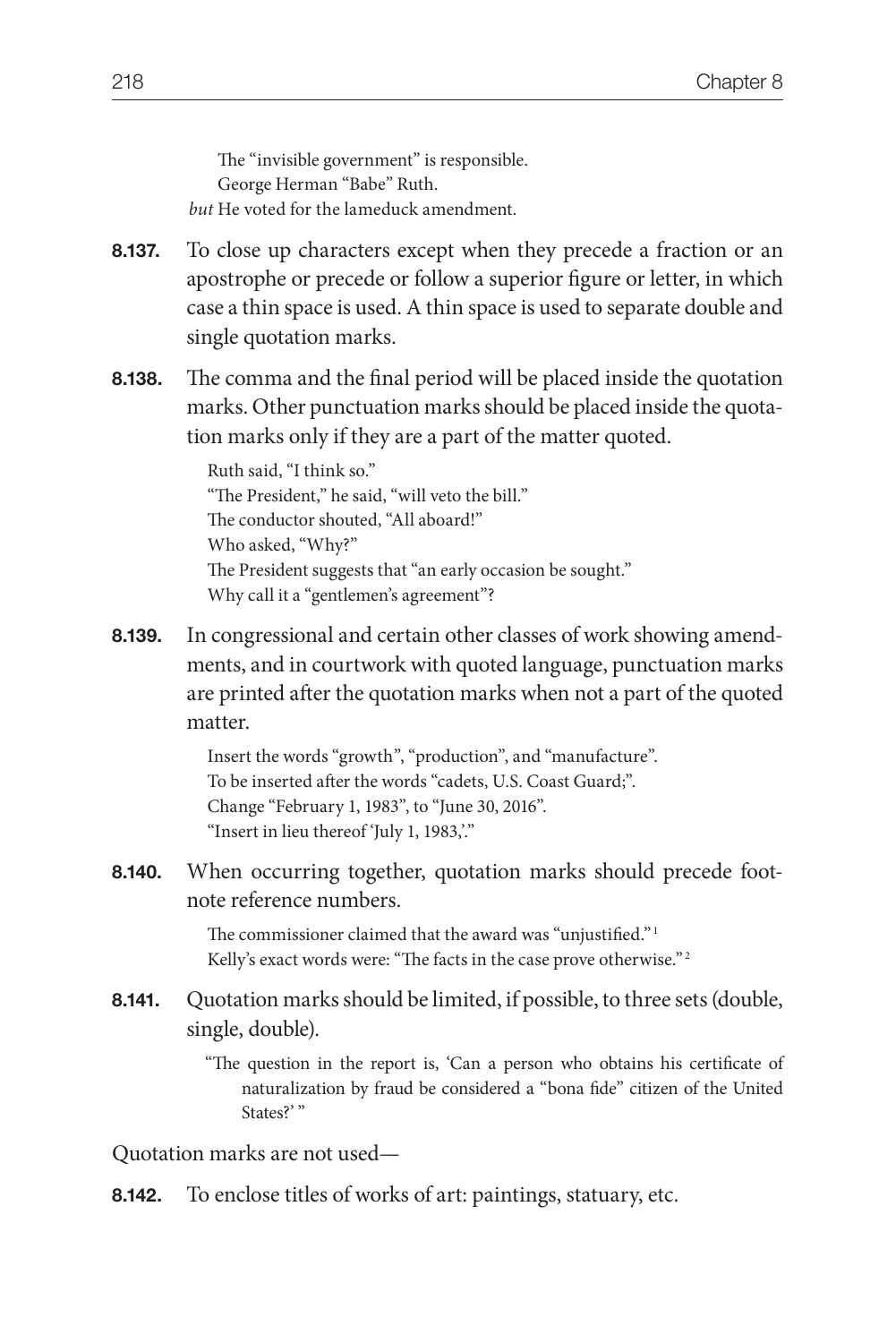- **8.143.** To enclose names of newspapers or magazines.
- **8.144.** To enclose complete letters having date and signature.
- **8.145.** To enclose extracts that are indented or set in smaller type, or solid extracts in leaded matter; but indented matter in text that is already quoted carries quotation marks.
- **8.146.** In indirect quotations. Tell her yes. He could not say no.
- **8.147.** Before a display initial which begins a quoted paragraph.

## **Semicolon**

The semicolon is used—

- **8.148.** To separate clauses containing commas.
	- Donald A. Peters, Jr., president of the First National Bank, was also a director of New York Central; Harvey D. Jones was a director of Oregon Steel Co. and New York Central; Thomas W. Harrison, chairman of the board of McBride & Co., was also on the board of Oregon Steel Co.
	- Reptiles, amphibians, and predatory mammals swallow their prey whole or in large pieces, bones included; waterfowl habitually take shellfish entire; and gallinaceous birds are provided with gizzards that grind up the hardest seeds.

Yes, sir; he did see it. No, sir; I do not recall.

**8.149.** To separate statements that are too closely related in meaning to be written as separate sentences, and also statements of contrast.

> Yes; that is right. No; we received one-third. It is true in peace; it is true in war. War is destructive; peace, constructive.

- **8.150.** To set off explanatory abbreviations or words that summarize or explain preceding matter.
	- The industry is related to groups that produce finished goods; i.e., electrical machinery and transportation equipment.
	- There were three metal producers involved; namely, Jones & Laughlin, Armco, and Kennecott.